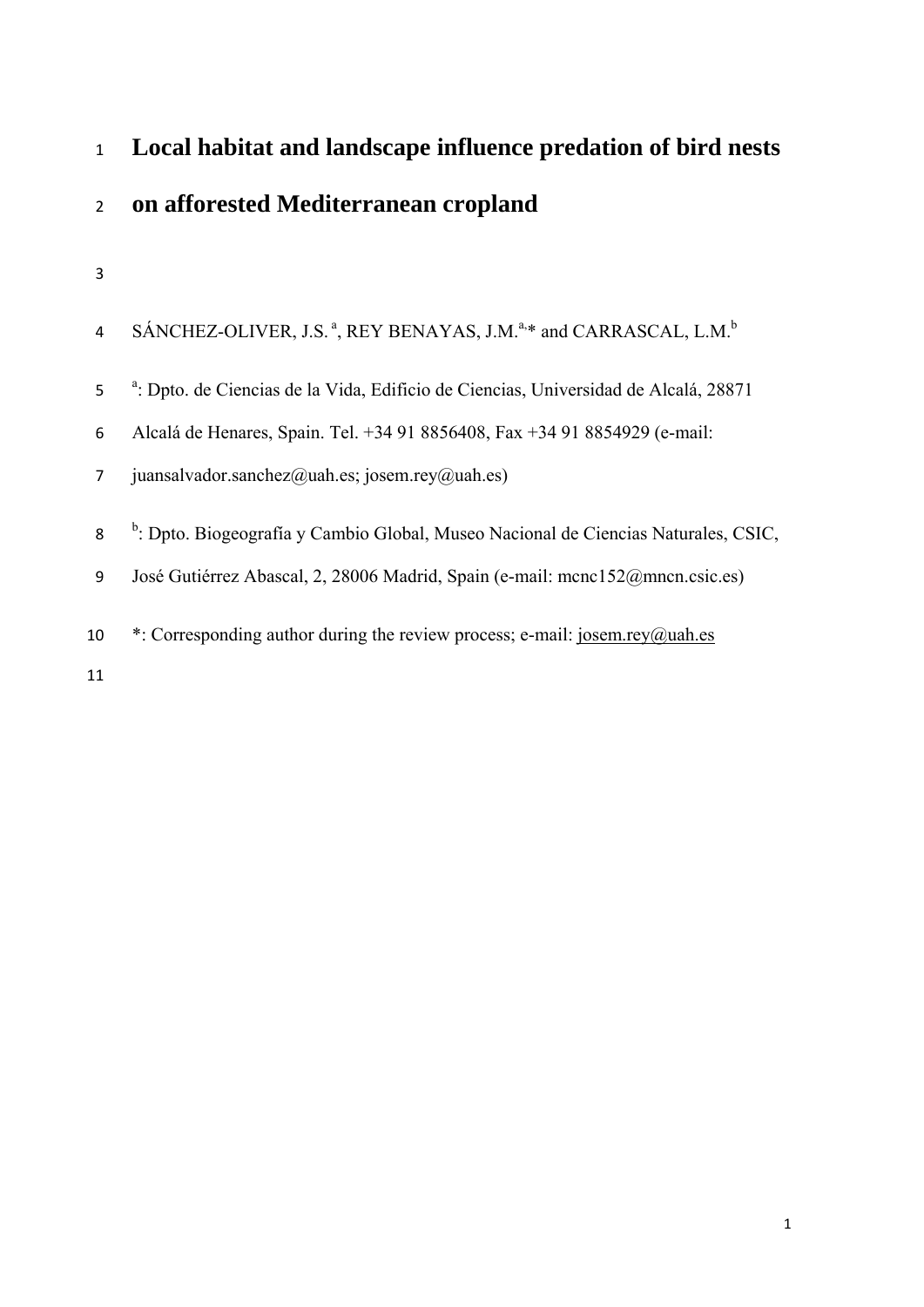#### **ABSTRACT**

 Afforestation programs such as the one promoted by the EU Common Agrarian Policy have contributed to spread tree plantations on former cropland. Nevertheless these afforestations may cause severe damage to open habitat species, especially birds of high conservation value. We investigated predation of artificial bird nests at young tree plantations and at the open farmland habitat adjacent to the tree plantations in central Spain. Predation rates were very high at both tree plantations (95.6%) and open farmland habitat (94.2%) after two and three week exposure. Plantation edge/area ratio and development of the tree canopy decreased predation rates and plantation area and magpie (*Pica pica*) abundance increased predation rates within tree plantations, which were also affected by land use types around plantations. The area of nearby tree plantations (positive effect), distance to the tree plantation edge (negative effect), and habitat type (mainly attributable to the location of nests in vineyards) explained predation rates at open farmland habitat. We conclude that predation rates on artificial nests were particularly high and rapid at or nearby large plantations, with high numbers of magpies and low tree development, and located in homogenous landscapes dominated by herbaceous crops and pastures with no remnants of semi-natural woody vegetation. Landscape planning should not favour tree plantations as the ones studied here in Mediterranean agricultural areas that are highly valuable for ground-nesting bird species.

 *Keywords*: Artificial nests, Farmland habitat, Land use types, Magpie abundance, Pine plantations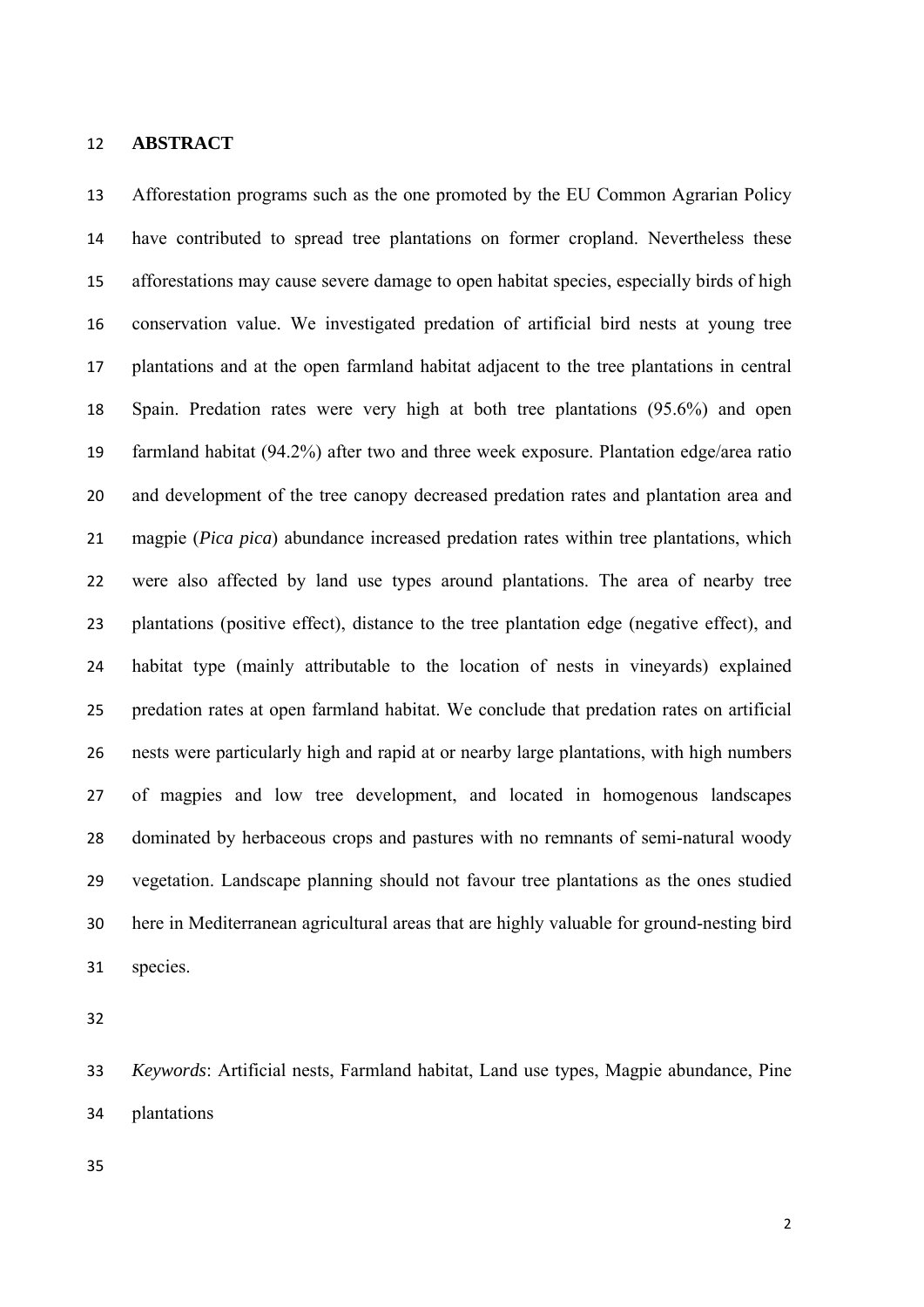### **1. Introduction**

 A significant amount of abandoned cropland, low productive cropland and pastureland has been converted into tree plantations in the last few decades, and ca. 7% of the total forest land in the world are tree plantations at present (FAO, 2011). Different afforestation programs have contributed to the spread of such tree plantations at the regional level. Thus, the Common Agricultural Policy (CAP) has favoured the conversion of farmland into tree plantations in the European Union since 1992 by means of a scheme of aid for forestry measures in agriculture (EEC Council Regulation No. 2080/92), which has resulted in the afforestation of > 8 million ha to date (European Commission, 2013a, 2013b). Further, afforested cropland is expected to increase in the near future in countries such as Spain due to subsidies to afforestation of extirpated vineyards (Spanish Agrarian Guarantee Fund, 2012). This afforestation program pursues both societal and environmental benefits, including control of erosion, prevention of desertification, regulation of the water regime, and increasing the fixation rate of carbon dioxide. However, whereas tree plantations provide a number of benefits (Rey Benayas et al., 2007), they may have noticeable effects on biological communities, as it has been exemplarily shown with birds (Shochat et al., 2001; Santos et al., 2006; Bremer and Farley, 2010; Felton et al., 2010; Lindenmayer et al., 2010; Rey Benayas et al., 2010).

 Agro-ecosystems are important for maintenance of bird diversity in Europe, especially for species of conservation concern (BirdLife International, 2004). The Directorate-General for Agriculture and Rural Development (2012), using *the common farmland bird index* as "a barometer of change for the biodiversity of agricultural land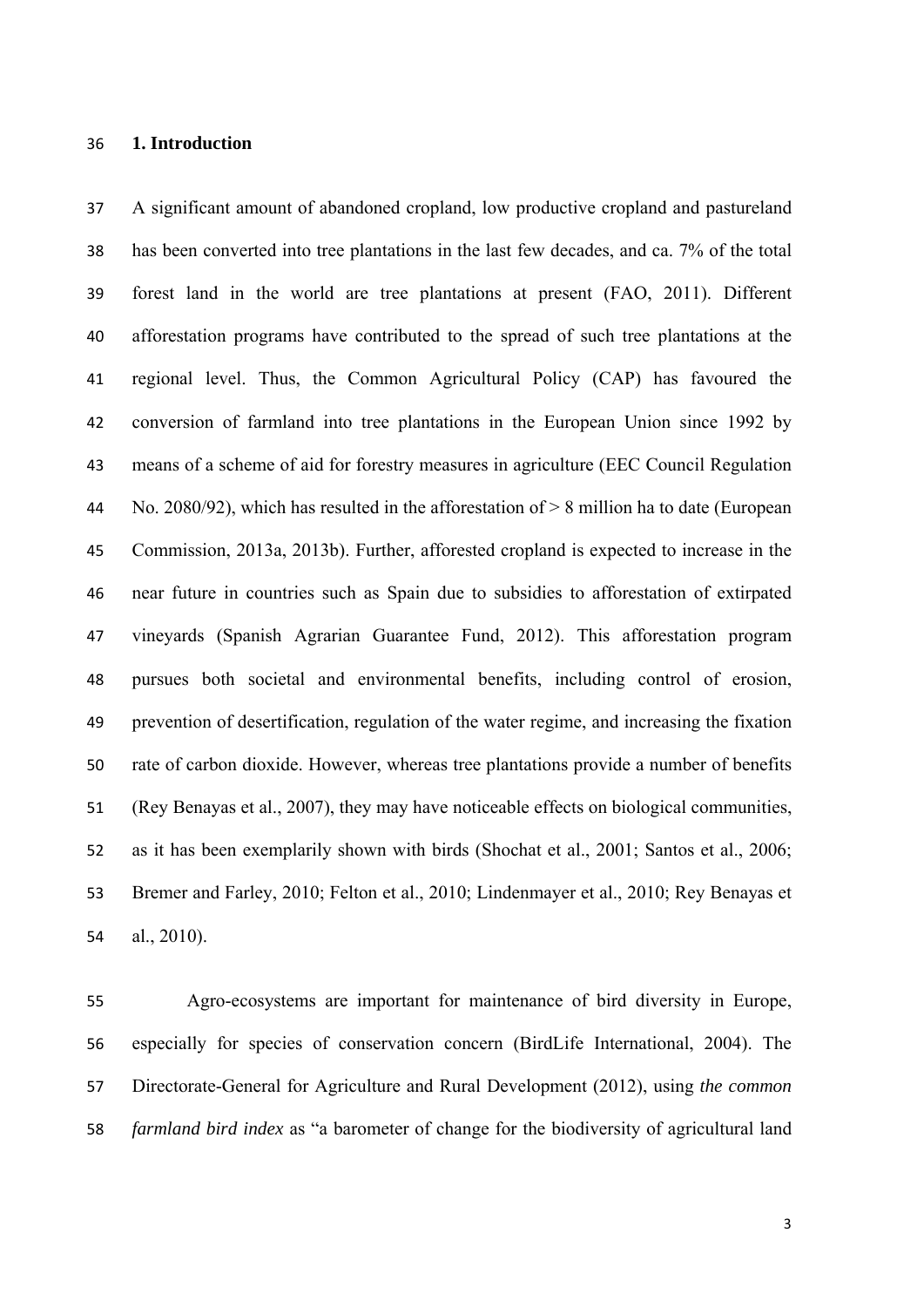in Europe", shows a decline in these bird populations of ca. 20% between 1990 and 2008 (see also Gregory et al., 2005; Butler et al., 2010; Guerrero et al., 2012). Cropland afforestations in southern Europe are mostly based on coniferous species such as *Pinus halepensis* and *P. pinaster*, and are an example of novel and hybrid ecosystems sensu Hobbs et al. (2009). These plantations may cause damage to open habitat species, especially birds, by replacing high quality open farmland habitat and increasing risk of predation (Díaz et al., 1998; Cresswell, 2008; Reino et al., 2009). Predation has both direct and indirect effects on bird populations (Batáry and Báldi, 2004), the latter related to the avoidance of use of habitats that are perceived as risky (Murcia, 1995) or fecundity reduction (Bonnington et al., 2013). Besides hindering the persistence of established ground-nesting bird populations, predation may impede the colonization of the new afforested habitat by bird species (Murcia, 1995; Lindenmayer and Fischer, 2006).

 Tree plantations act as sources of generalist predators of various types, including rodents, lagomorphs, feral cats, dogs, and corvids (Andren, 1992; Pita et al., 2009; Reino et al., 2010; Suvorov et al., 2012). These generalist predators usually have very low densities at treeless open habitats, but thrive in mosaic habitat landscapes where they exhibit an exploratory behaviour (Andren, 1992; Pita et al., 2009; Reino et al., 2010). Particularly, predation by corvids is enhanced in humanized landscapes where they attain high densities (Jokimaki et al., 2000; Newson et al., 2010), and Salek (2004) experimentally showed that the presence of magpie (*Pica pica*) nests increased predation rates on bird eggs. Accordingly, Castilla et al. (2007) attributed in part the relatively low predation on Red-legged Partridge (*Alectoris rufa*) eggs at Mediterranean fallow fields to the low presence of magpies due to their capture by humans. Magpies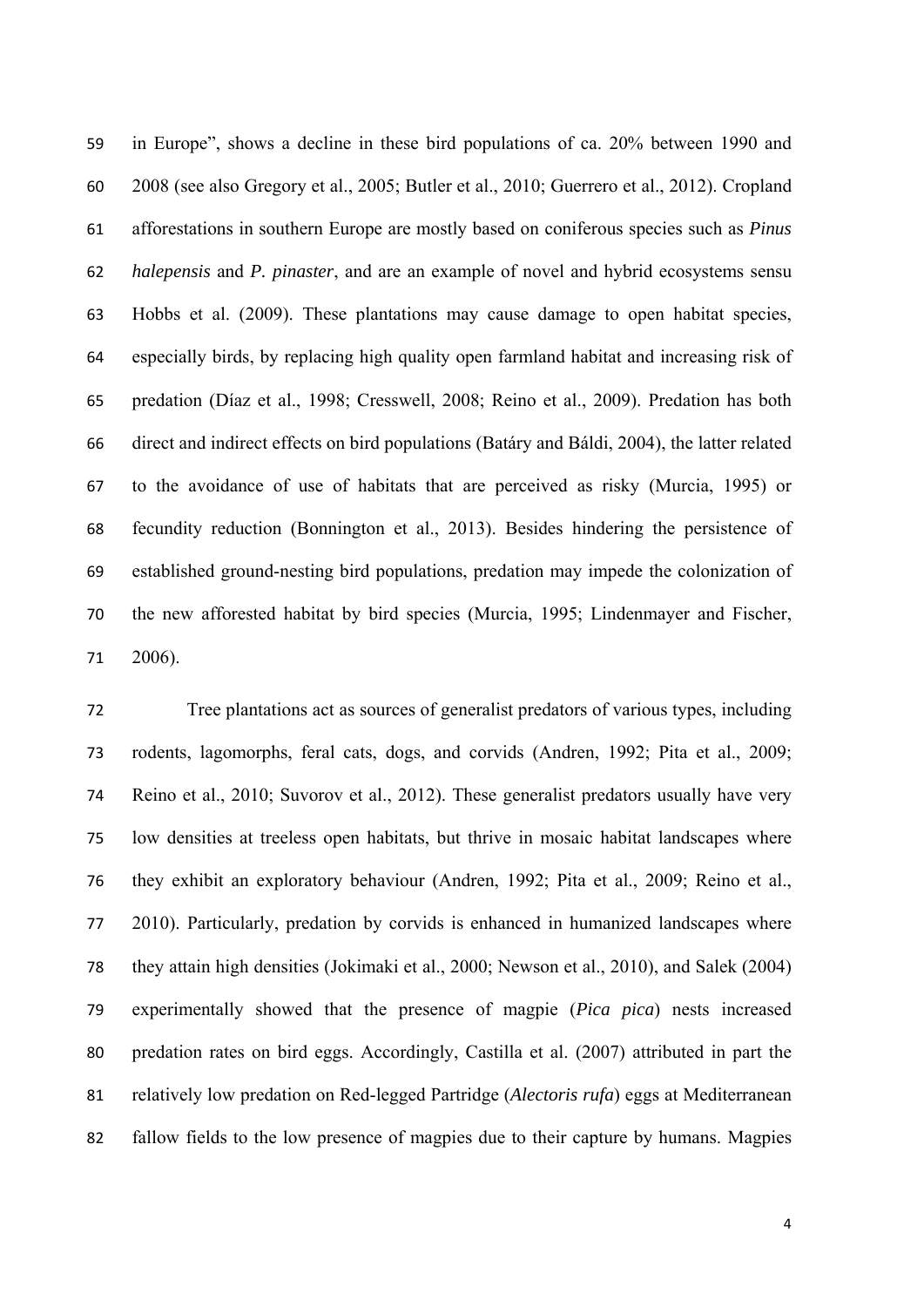are strongly attracted by trees in deforested landscapes for nesting, and this phenomenon is highly noticeable at relatively small and isolated tree plantations in Mediterranean cropland afforestations.

 This study aimed to investigate the predation of bird eggs set on artificial nests at young (< 20 yr) tree plantations established on former cropland and at the open habitat adjacent to such tree plantations in a farmland and woodland Mediterranean mosaic. We hypothesized that nest predation will be affected by both (1) the features of local breeding habitat and (2) the features of landscape –namely proportion of land use types- surrounding local habitat. At tree plantations, we predicted that (i) a reduced area and a high edge-area ratio will favour permeability to predators and hence increase nest predation rates and (ii) magpie abundance and predation rate will be positively correlated. At open farmland habitat adjacent to tree plantations, we predict that predation rates will be influenced by (i) plantation area (positive effect), (ii) distance from plantation (negative) and (iii) magpie abundance (positive).

 Our experimental study sheds light on the risk of nest predation at Mediterranean landscapes that have been subjected to afforestation projects of former cropland, and provides insights for impact assessment and management of such projects at the local habitat and landscape scales.

#### **2. Methods**

*2.1. Study area* 

 Field work was carried out in afforested cropland and open farmland located in Campo de Montiel (La Mancha natural region, southern Spanish plateau, 38º41'53"N,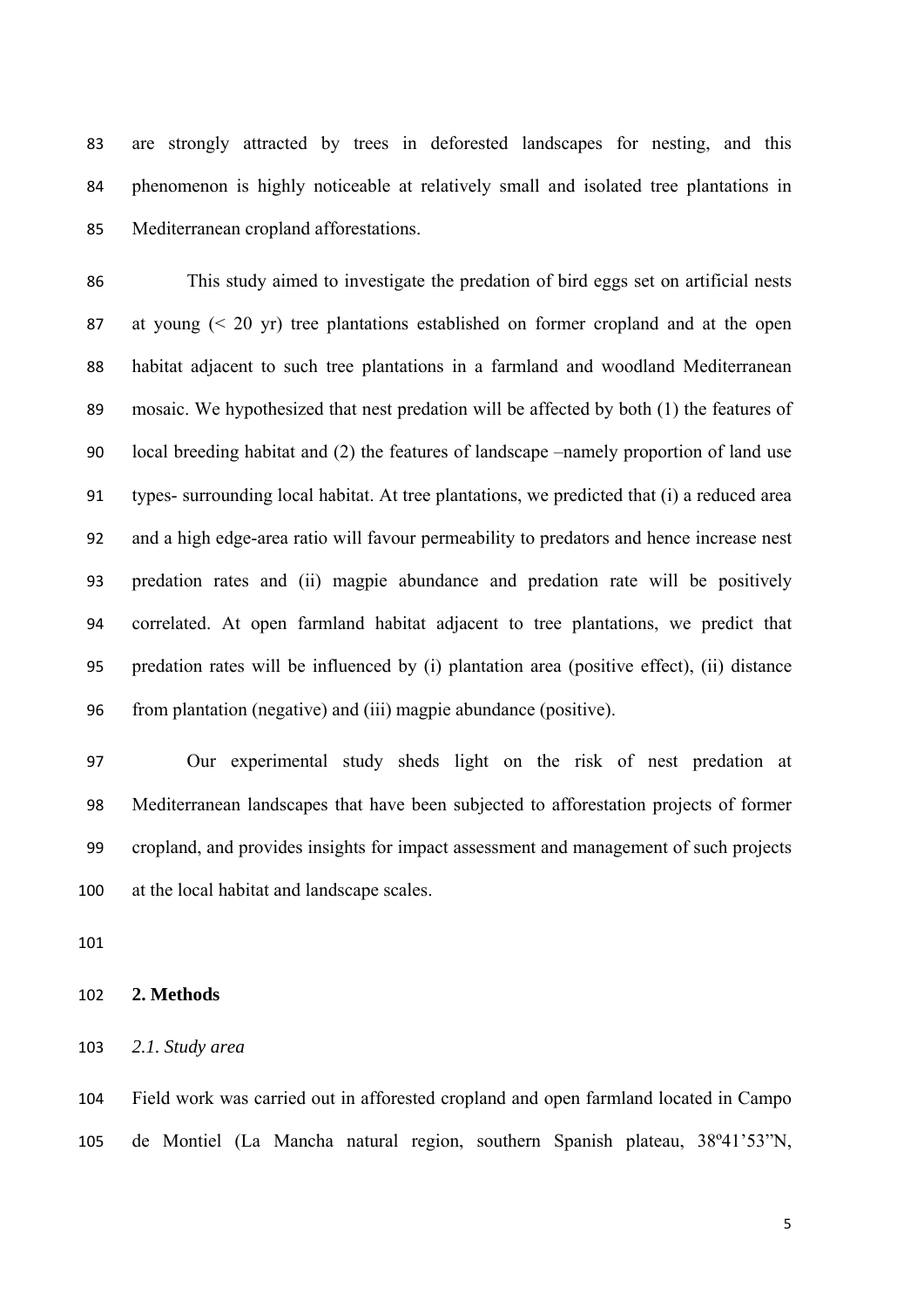2º51'54"W, **Figure S1 in Supplemental Material**). The study area spreads on ca. 440 km2 with altitude ranging between 690 and 793 m a.s.l. The climate is continental Mediterranean with dry and hot summers and cold winters. Mean annual temperature 109 and total annual precipitation in the area during the last 30 years were 13.7 °C and 390 mm, respectively (Agencia Española de Meteorología, 2012). These figures were 16.6°C and 359.9 mm in 2011 and 15.8ºC and 362.9 mm in 2012, when our nest predation experiments took place (Junta de Castilla-La Mancha, 2013).

 The area is a representative mosaic of different crops, pastures and semi-natural or planted woody vegetation that are characteristic of large areas in Mediterranean landscapes. Croplands were mostly occupied by herbaceous crops (wheat and barley) and permanent woody crops (olive groves and vineyards). Natural vegetation consisted of holm oak (*Quercus rotundifolia L.*) woodland and riparian forests that have been mostly extirpated from this region. Until 1992, woodland cover was restricted to open holm oak parklands, usually grazed by sheep and goats. Major land use changes in the last 20 years are the abandonment of herbaceous cropland and vineyard extirpation and their subsequent afforestation with the native Aleppo pine (*Pinus halepensis* Mill.) alone or mixed with holm oak and (*Retama sphaerocarpa* (L.) Boiss) (Rey Benayas et al., 2010). These tree plantations are noticeably dominated by pines as they establish better and grow faster than the other planted species.

# *2.2. Selection of tree plantations for predation experiments*

127 The constraints associated with to each habitat type, namely tree plantations and open farmland adjacent to tree plantations, prevented homogeneous experimental designs and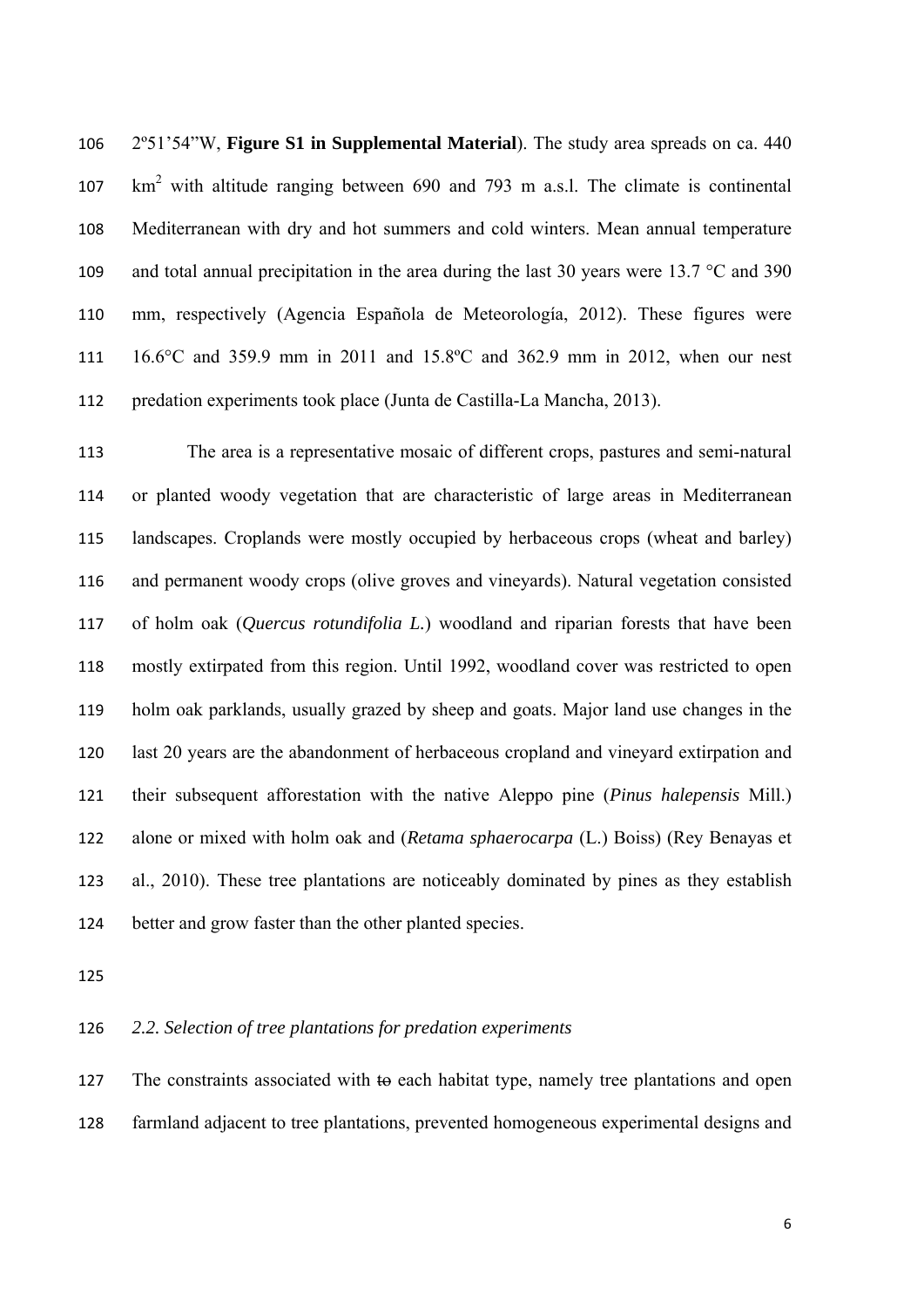sampling methods, and consequently data from the different experiments were not directly analysed together (see below). Thus, we run two independent experiments of bird nest predation, (1) at tree plantations and (2) on open farmland. First, all tree plantations in the study area were located using both orto-photos (Geographic Information System of Farming Land, 2010; hereafter SigPac) and Google Earth®, and were later verified in the field. We found 99 tree plantations on former cropland that took place in 1992 or later. Only tree plantations > 0.78 ha were selected for the predation experiments to take advantage of bird survey plots of this size in the study area. In addition, a target tree plantation for the experiment on adjacent farmland had to be placed at least 2-km away from another plantation to avoid that experimental nests associated with a given tree plantation were affected by another tree plantation. Following these criteria, we finally selected 30 tree plantations for the experiment at tree plantations and 38 tree plantations for the experiment on farmland adjacent to the tree plantations, with 20 plantations that were used in both experiments (**Figure S1 in Supplemental Material**).

## *2.3. Survey of magpie abundance*

 We recorded the abundance of magpie as a potential nest predator in the studied tree plantations and open farmland habitat adjacent to such plantations. At every tree plantation, magpies were surveyed using point-count stations (Bibby et al., 2000) lasting 10 minutes in May 2011. The point-counts were located at the centre of each tree plantation. All auditory and visual contacts were recorded, but only those within a 50 m radius (0.78 ha; **Figure S2 in Supplemental Material**) were used in subsequent analyses, in order to increase the probability of detection. Every point-count station was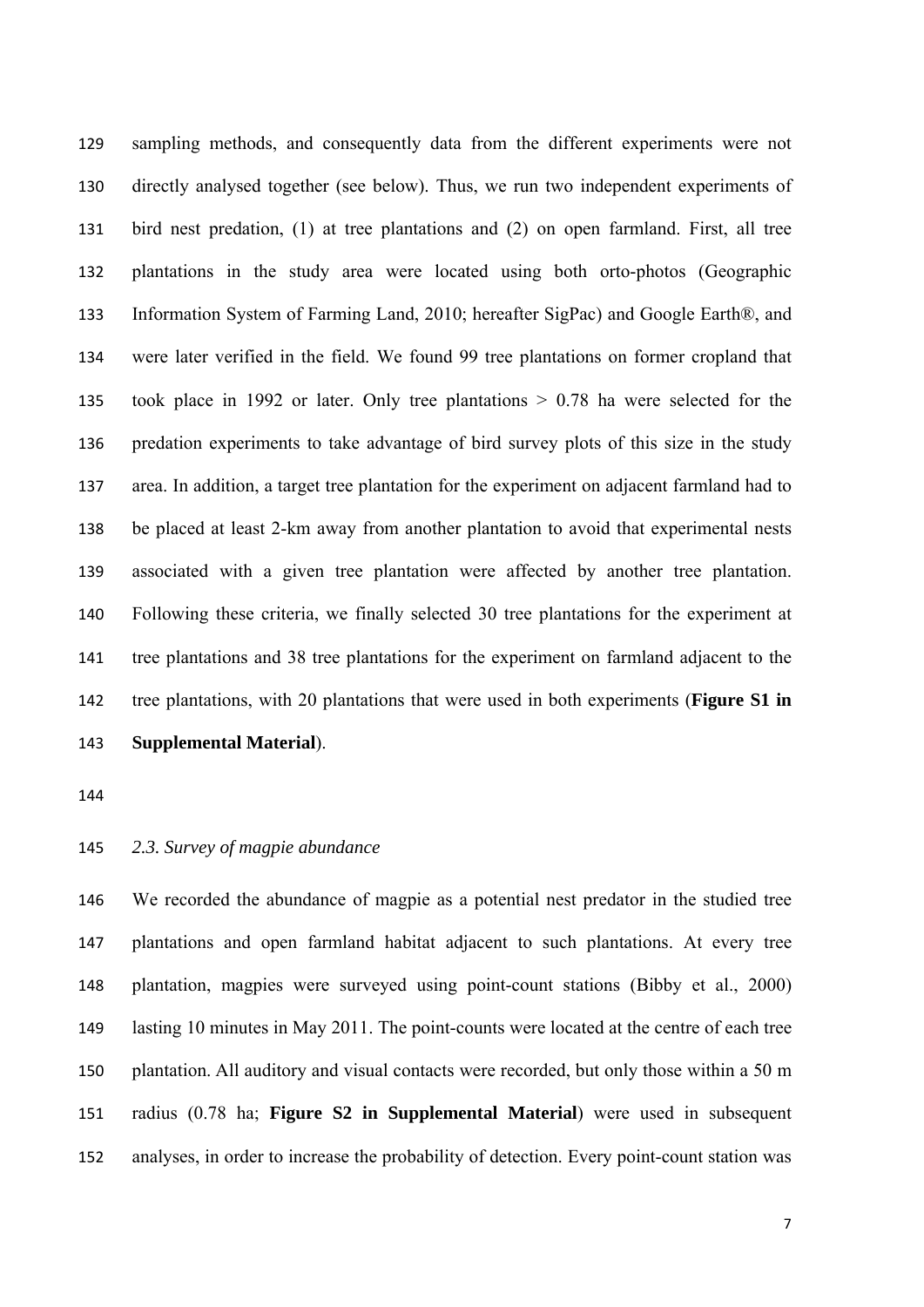surveyed by two censuses in different days, one within the first 4 h in the morning and another in the afternoon beginning 3 h before sunset. We used the average of the two counts as a measure of magpie abundance. The same trained person conducted all the 156 censuses (JSS-O) on nearly windless (wind speed  $\leq$ 3 m s<sup>-1</sup>) and rainless days.

 The open farmland habitat adjacent to 38 tree plantations was also surveyed for magpie abundance by means of one line transect of 400-m length and 200-m width in may 2012 (**Figure S2 in Supplemental Material**). Again, all censuses were conducted 160 by the same well trained field ornithologist (JSS-O) on windless (wind speed  $\leq$  3 m s-1) and rainless days. We employed two different census methods and years for sampling magpie relative abundance according to the limitations imposed by the size of pine plantations, where transects were not possible due to their small area. Nevertheless, this is not a concern in this study as the aim is not to compare magpie abundance inside *vs* outside plantations, but to relate the relative abundance of magpies to nest predation within plantations and outside plantations, separately.

 Other corvid species were disregarded as key predators of artificial nests because they were very scarce in the study area (the Carrion Crow, *Corvus corone*, was detected at only one open farmland adjacent to tree plantations, and other species such as the Jay, *Garrulus glandarius*, or the Raven, *C. corax*, were not observed in the study area).

# *2.4. Nest predation experiments*

 The two nest predation experiments used quail (*Coturnix coturnix*) eggs that were layed on exposed artificial wicker nests (two eggs at each artificial nest; see below details on egg placement). All eggs had the same origin (i.e., supplier), were washed and then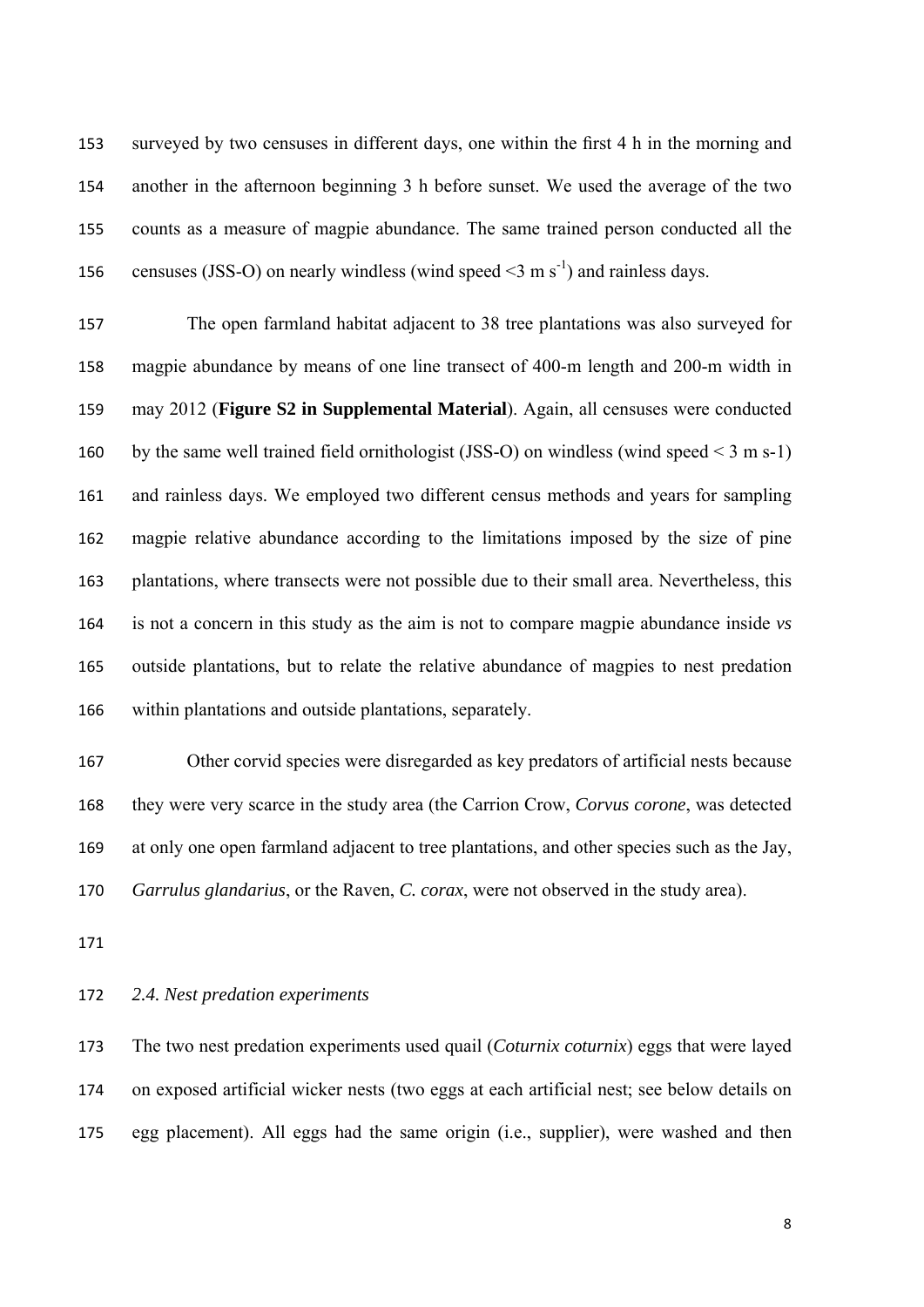dried at air temperature before being used for the field experiments (Vander Haegen and DeGraaf, 1996; Conner and Perkins, 2003; Piper and Catterall, 2004), and were handled with gloved hands to minimize human scent (Whelan et al., 1994).

 The artificial nests at tree plantations and on open fields near plantations were not placed on the same date due to limitations inherent to the organization of the field work, which included a number of tasks, and considering the timing of agricultural activities in the study area (e.g., ploughing). Nevertheless, the data for the two experiments were analysed separately and were never directly compared.

 We considered an artificial nest as predated when the eggs were either absent or damaged, excluding from analyses those artificial nests that were ploughed or trampled (42 and 7, respectively, on open farmland and neither at tree plantations). Types of predators could not be distinguished for the eggs that were removed from the artificial nests which, in turn, were most of them (see Results). Nevertheless, unidentified predation events were probably attributable to small corvids (Schaefer, 2004) such as magpies considering their ability to store large items of food and to steal and remove eggs from nests (Henty, 1975; Groom, 1993; Perrins, 1998). We were able to distinguish predation by rodents (by their characteristic bites and, sometimes, faeces) and by corvids (by their characteristic pecks) from some fresh egg remains, whereas for the largest part of predated eggs with fresh remains we could not distinguish the source of predation. However, this issue is not a problem for the aims of this study since we were interested in the effects of tree plantations on overall predation risk rather than in the identification of predator assemblages.

 *Experiment 1.- Predation at the tree plantations*. This experiment was run at 30 199 plantations in the spring of 2011, which averaged  $5.6 \pm 7.2$  ha and ranged between 1.5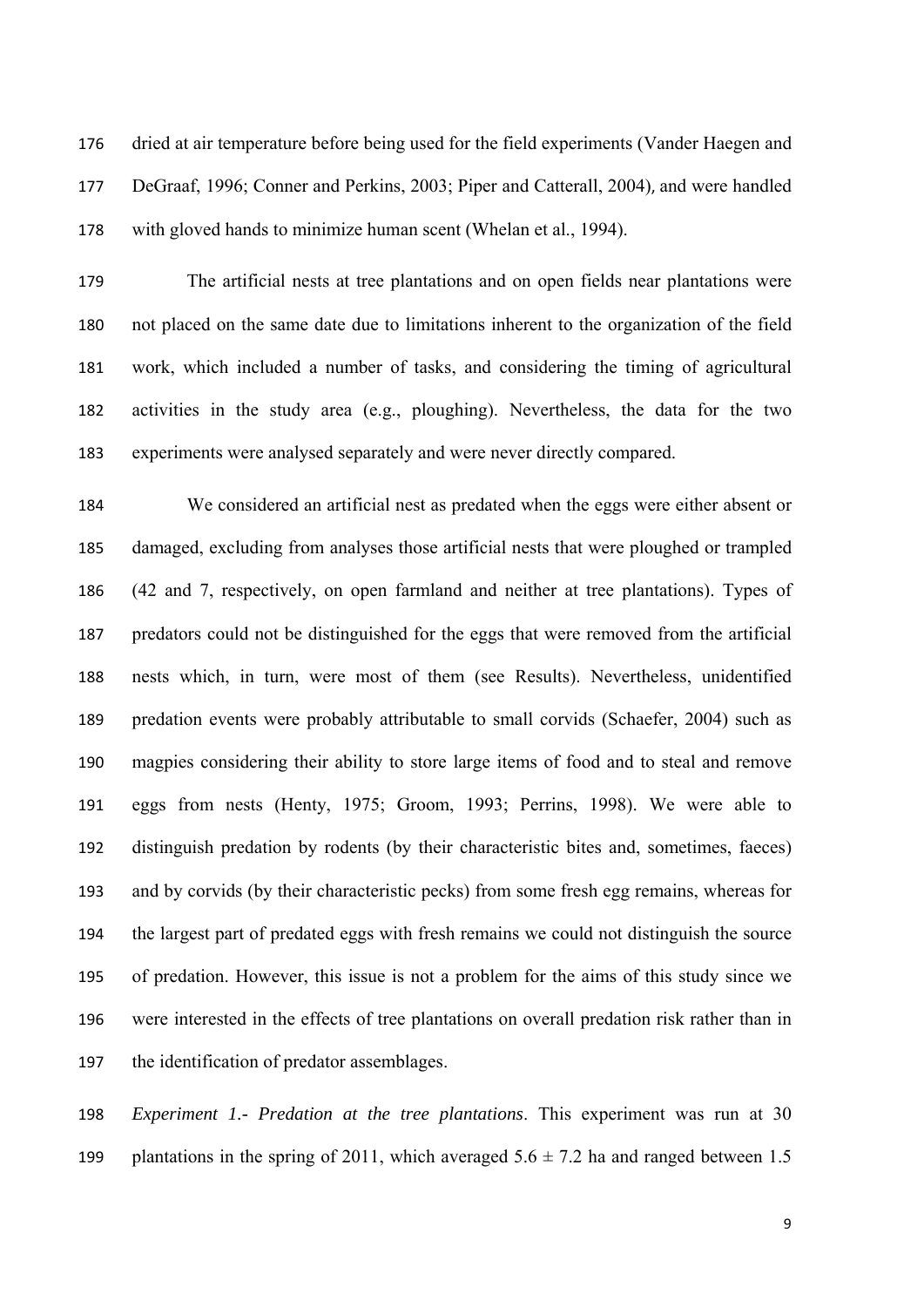and 36.5 ha. The artificial nests with two quail eggs each were placed at two different positions (i.e. one nest on the ground and another nest on pine branches) at 25-m intervals along an *a priori* line spanning from the edge (0 m) to the centre of the plantation (**Figure S2 in Supplemental Material**), in May 22-25. The height above the ground for those nests located on branches was estimated using a measuring tape. The line where both on-ground and on-branches artificial nests were placed covered at least 206 50 m (i.e. three nest locations at 0, 25, and 50 m from the plantation edge), whereas the maximum length of that line from the plantation edge was 225 m that included ten nest 208 locations (average was  $70.8$  m and sd = 38.9). Total sample size was 230 nests, 115 located on the ground and 115 located on branches. We visited the nests in two occasions, 7-9 days (May 31 and June 1) and 15-18 days after they were placed (June 9- 11), counting the number of eggs that had been removed. Artificial nests were not checked more often in order to reduce the effect of the observer on predation and to preserve nest concealment (e.g., Major and Kendal, 1996).

 *Experiment 2.- Predation on open farmland adjacent to tree plantations*. This experiment was run at 38 plantations in the spring of 2012. Each artificial wicker nest was baited with two treated quail eggs (see above) and was placed on the ground along an *a priori* 300-m line; this line spanned at 25-m intervals from the plantation edge (0 m) until 150 m away from such edge, and then at 50-m intervals until 300 m (i.e., nine nests at 0, 25, 50, 75, 100, 150, 200, 250, and 300 m; **Figure S2 in Supplemental Material**). The artificial nests were placed on May 4-9. Total sample size was 342 nests. We took note of the habitat type where each nest was situated, considering five habitat categories (olive groves, vineyard, abandoned cropland and pastures, semi-natural woody vegetation, and dry herbaceous cropland). We checked the nests for egg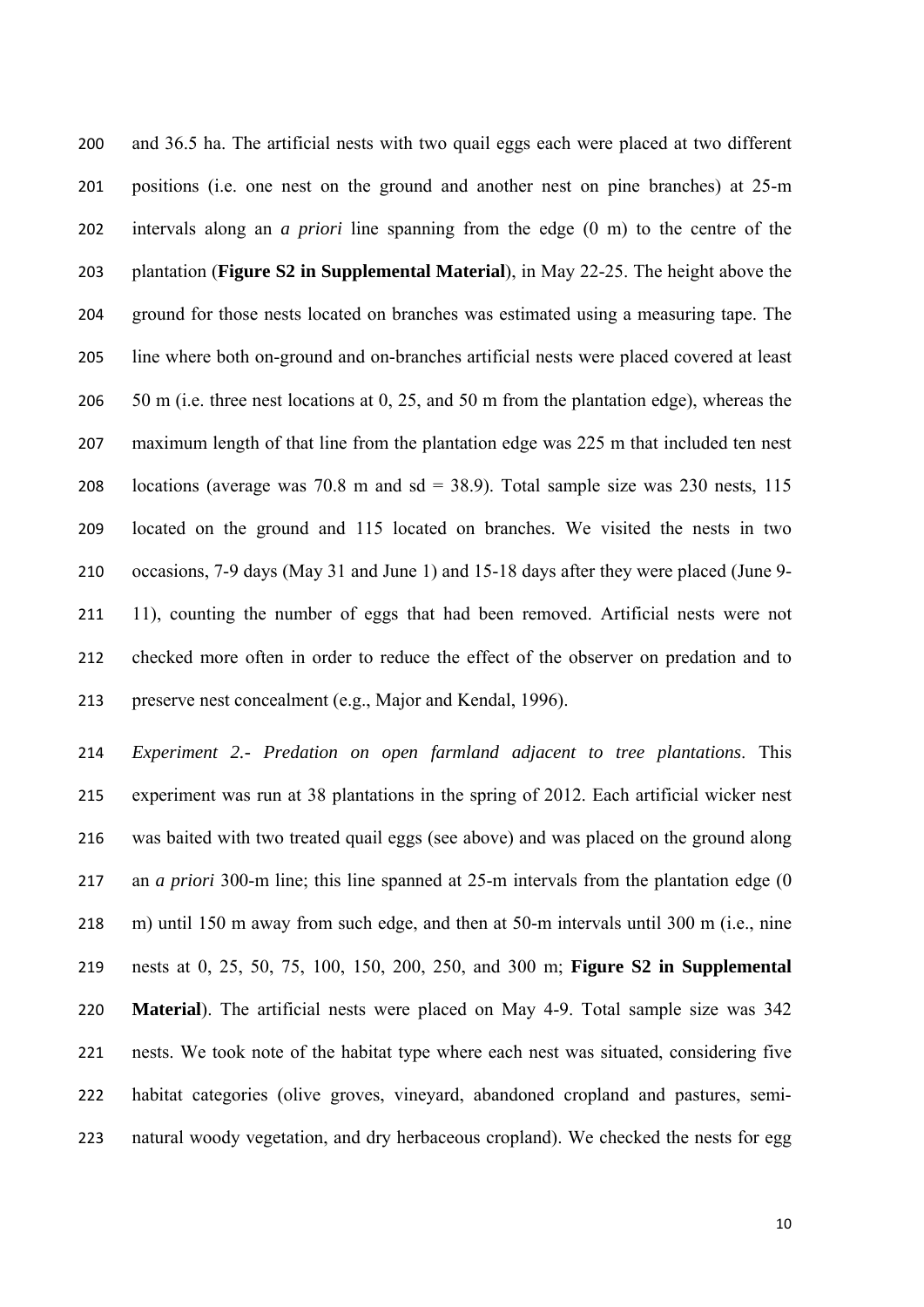predation in two occasions (in May 15-22 and in May 27-June 1, 11-14 days and 21-23 days after the nests were placed), following the same protocol presented in Experiment 1.

- 
- *2.5. Local habitat and landscape features*

 In each of the 46 tree plantations where experiments 1 and 2 took place, we characterized variables related to vegetation structure, area, edge/area ratio, and landscape surrounding the tree plantation (**Table S1 in Supplemental Material)**. Vegetation structure at each surveyed plantation was characterized in one 25-m radius plot (**Figure S2 in Supplemental Material**). We directly measured or estimated by eye, after previous training, the following structural features of the vegetation: percentage cover of chamaephytes, shrubs and trees, average height of chamaephytes, shrubs and 236 trees, and number of trunks  $\leq 5$ , 5-10, 10–20, 20–40 and  $>$ 40cm in diameter at breast height (dbh). Additionally, we estimated percentage cover of herbs and bare soil and measured the average height of the herb layer in one concentric 10-m radius plots within the 25-m radius plot (**Figure S2 in Supplemental Material**) due to perceptual limitations when carrying out visual estimations. Vegetation structure was sampled by the same observer (JSS-O) to avoid inter-personal bias in vegetation measurements. We also measured area and edge/area ratio using ArcGIS 10.0 (ESRI Inc.). Edge/area ratio was calculated as the quotient between the length of the edge (in m) and the square root 244 of the plantation area (in  $m<sup>2</sup>$ ).

 Land use types were identified by means of land use layers taken from SigPac (see source above) and were analysed with ArcGIS 10.0. We distinguished 14 land use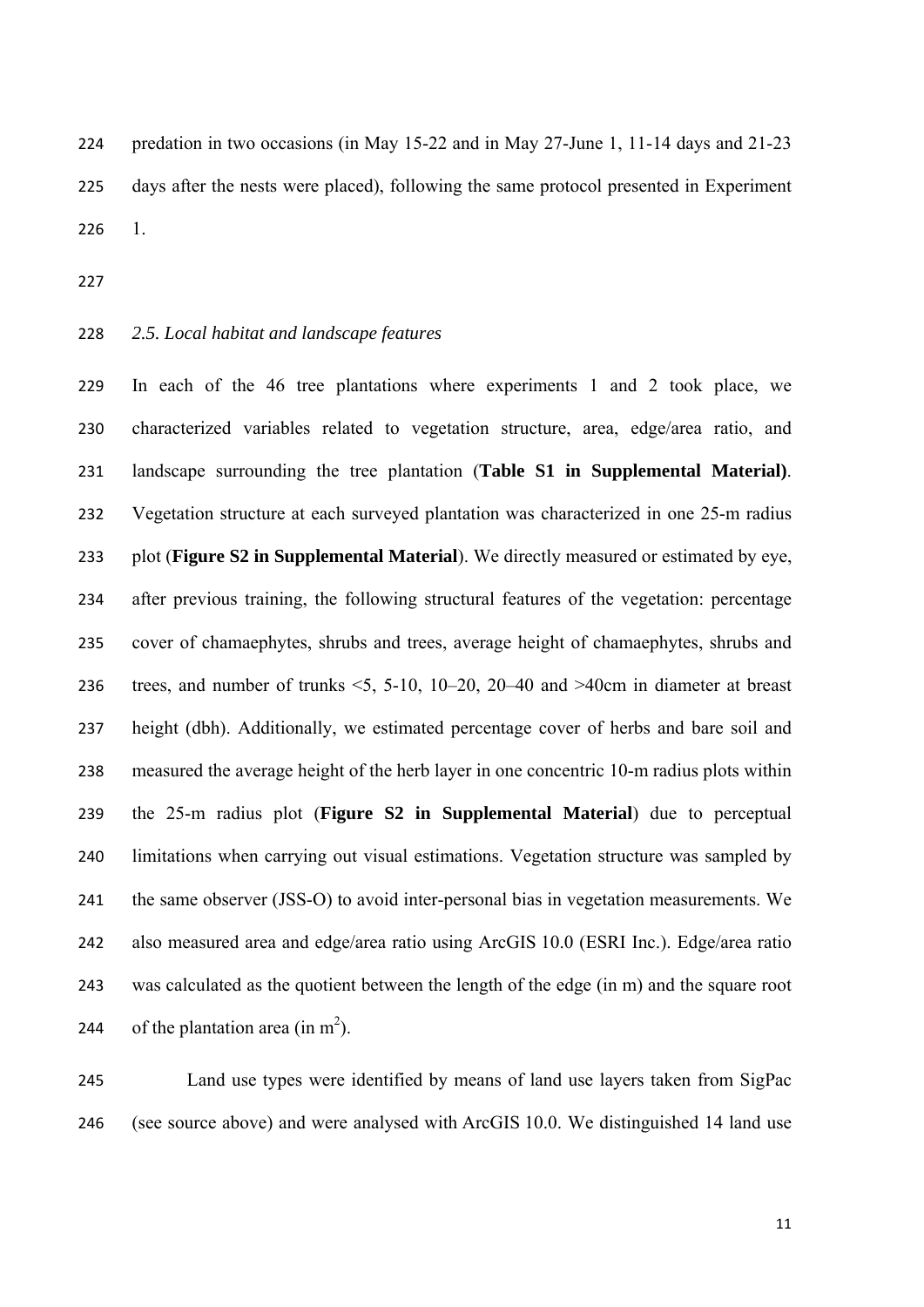types: streams, rivers and lagoons, roads and rural tracks, urban areas and scattered buildings, semi-natural woodland, dried-fruit orchards, orchards, waste lands, olive grove, pastures with scattered trees, scrubland, pasture land, dry herbaceous cropland, vineyard, and vineyard with olive trees. To characterize landscape surrounding the tree plantations for Experiment 1, the percentage of area of each land use types was obtained in 1-km buffer-rings centred at each forest plantation (**Figure S2 in Supplemental Material**). To characterize landscape for Experiment 2, the proportion of land use types was measured as above at 600 m x 600 m squares that included the 300-m transects in farmland habitat were the artificial nests were set (**Figure S2 in Supplemental Material**).

#### *2.6. Statistical analysis*

 The two experiments of nest predation were analysed independently. We used predation incidence obtained from the first checking date as most artificial nests were predated within the first 7-14 days after they were placed on the field (see Results).

 We looked at the correlation among the independent variables of our models (see below). Most correlations were not significant. Moreover, the VIF figures (variance 264 inflation factor) for predictors in the analyses were very low  $(1.75)$ . Particularly, the shared variance between magpie abundance and other explanatory variables was usually 266 very low (as measured by the coefficient of determination  $R^2$ ): (a) Within tree plantations: log area 0.03; edge/area ratio <0.001; PC1 vegetation 0.14; PC2 vegetation 0.04; and PC1 land use 0.08; (b) On open farmland habitat: log area 0.09; pine height <0.001; and PC1 land use 0.03.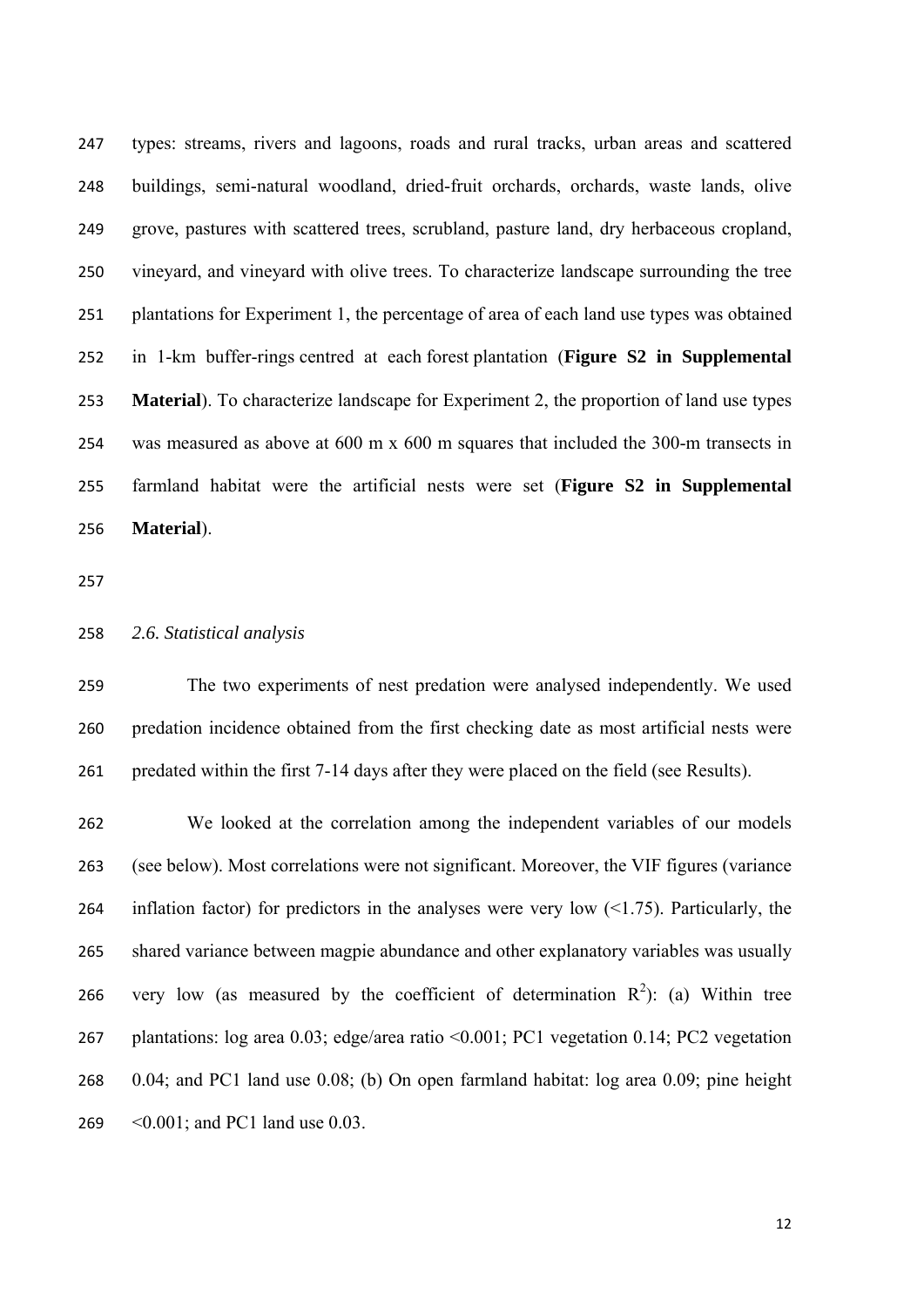Two statistical approaches were carried out for each experiment. First, we analysed the predation of each individual nest using a binomial response variable (predated-1, non-predated-0) by means of a Generalized Linear Mixed Effects Model, with the study location (the plantation or the farmed fields outside the plantation) as a random factor and the position of the nests as fixed effects. Additionally, we analysed global predation rates at the tree plantations and on open farmland by means of a generalized Poisson regression model. This model considered the whole sample of artificial nests at each location. Predictor variables described the characteristics of the plantations, the density of the magpie and the landscape structure around each study location.

 *Experiment 1*.- A Generalized Linear Mixed Model was applied to the predation of each individual nest at tree plantations using a binomial response variable (predated-1, non- predated-0; logit link function). The plantation was included as a random factor and the position of the nests were the fixed effects (distance of each artificial nest to the plantation edge and height of artificial nests above the ground). The continuous 285 predictor variables were standardized to mean  $= 0$  and sd  $= 1$  in order to obtain standardized regression coefficients. Statistical significance was estimated using a robust approach with quasi-ML standard errors (Lindsey, 2004) after correcting for 288 overdispersion ( $\phi = 0.82$ ).

 We also used a Generalized Linear Model based on a Poisson distribution (with the log-link function) for analysing the number of predated nests, with the total number of artificial nests placed at each plantation as an offset. This model was applied to analyse the effects of six predictor variables, namely tree plantation area (log-transformed), plantation edge/area ratio, magpie abundance, two components related to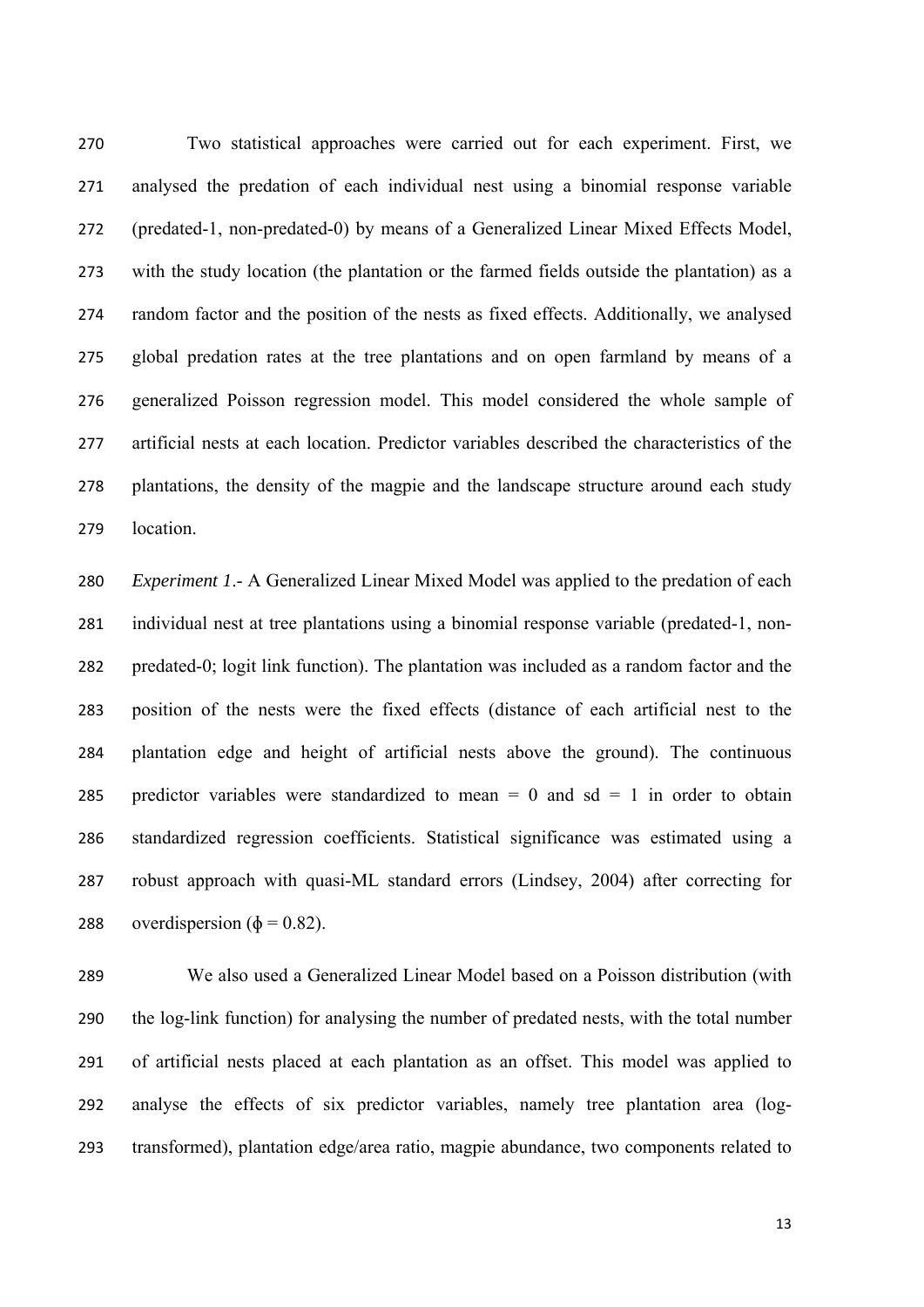vegetation structure, and a principal component related to landscape features (see below). Statistical significance of the standardized regression coefficients of the predictor variables was estimated using a robust approach with quasi-ML standard 297 errors after correcting for overdispersion ( $\phi = 0.72$ ).

 We performed two different principal components analyses (PCA), one on vegetation structure variables within tree plantations and another on land use types surrounding the plantations, to obtain synthetic and independent environmental gradients that may affect nest predation.

 *Experiment 2.-* A Generalized Linear Mixed Model was applied to the predation of each individual nest on farmland habitat using a binomial response variable (predated-1, non-predated-0; logit link function). The plantation was included as a random factor and the position of the nests were the fixed effects (distance of each artificial nest to the nearest plantation edge and a factor describing the location in six different habitat categories). The continuous predictor variables were standardized to obtain standardized regression coefficients. Statistical significance was estimated using a robust approach with quasi-ML standard errors after correcting for overdispersion (ɸ  $310 = 0.36$ .

 Additionally, we used another Generalized Linear Model based on a Poisson distribution (with the log-link function). The response variable was the number of predated nests placed at each transect, with the total number of artificial nests as an offset. Predictor variables were: area of the nearby tree plantation (log-transformed), average tree height of the nearest plantation, magpie abundance on the farmed field transect, and the principal component related to landscape features (see below). The continuous predictor variables were standardized in order to obtain standardized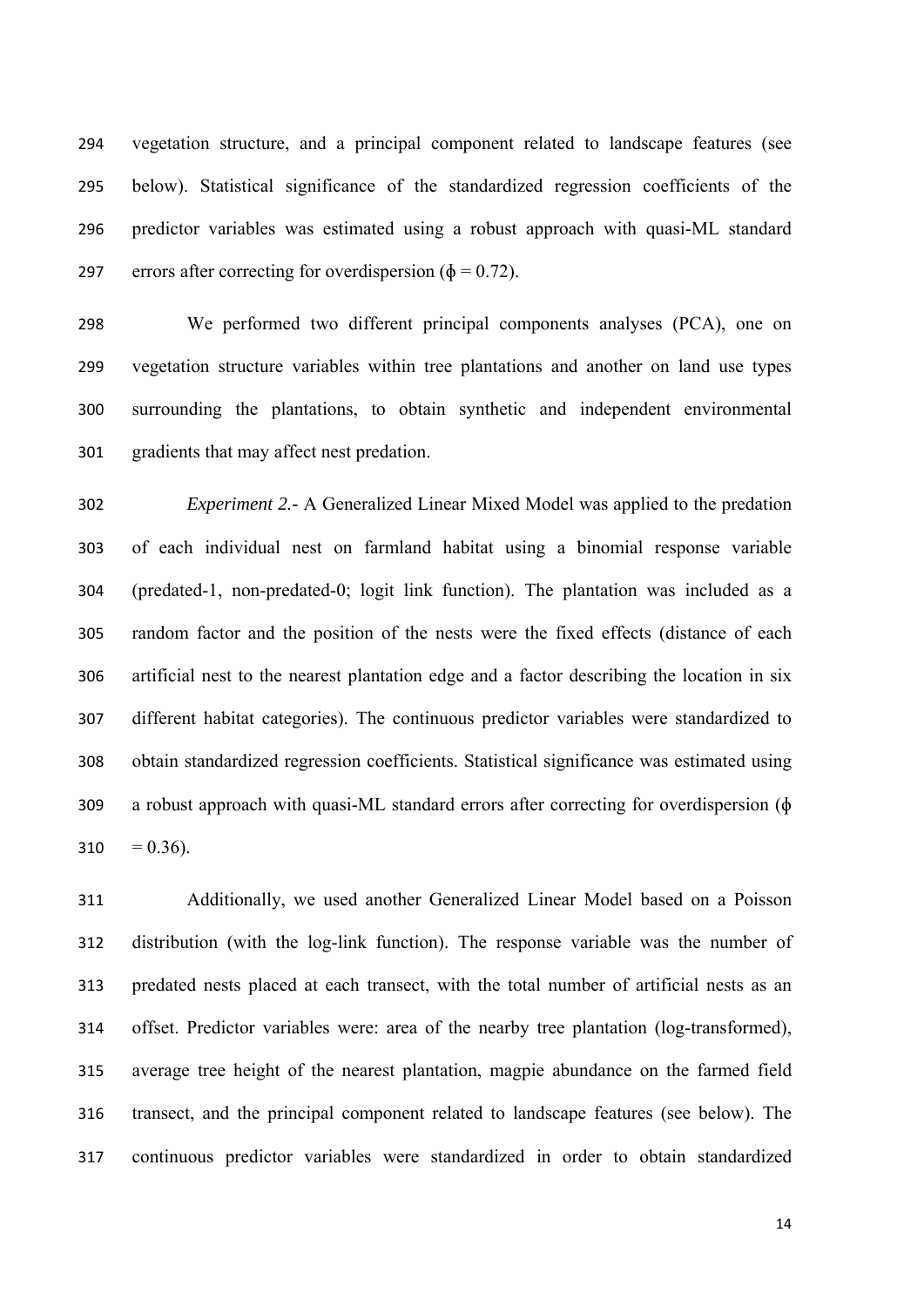regression coefficients. Statistical significance of the standardized regression coefficients of the predictor variables was estimated using a robust approach with quasi-320 ML standard errors after correcting for overdispersion ( $\phi = 0.43$ ).

 For this experiment we carried out another PCA on land use type categories measured at 600 m x 600 m squares.

 Out of the 342 nests placed in total for the experiment, 40 nests were not found, seven were trampled, and 42 were located on cropland fields that were ploughed. All artificial nests at five out of the 38 tree plantations that were initially selected for Experiment 2 were lost due to ploughing or trampling.

 Statistical analyses were carried out using GRETL 1.9.14 (Cottrell and Lucchetti, 2007) and STATISTICA 10 (StatSoft, 2011).

# **3. Results**

### *3.1. Dominant environmental gradients*

 The first component on vegetation structure variables within tree plantations (51.2% of total variance) defined a gradient of increasing development of the tree canopy, as it 334 opposed tree cover (factor loading =  $0.897$ ), tree height (0.816) and number of trunks  $>5$ 335 cm in dbh  $(0.852)$  to shrub height  $(-0.724)$  and cover  $(-0.523)$  and herb height  $(-0.656)$ . The second component on vegetation structure variables (20.1% of the total variance) was associated with the development of the shrub layer; it opposed shrub cover (0.727) and height (0.602) to herb cover (-0.611). The first component on land use around tree plantations (36.3% of the total variance) opposed olive groves (0.964) and semi-natural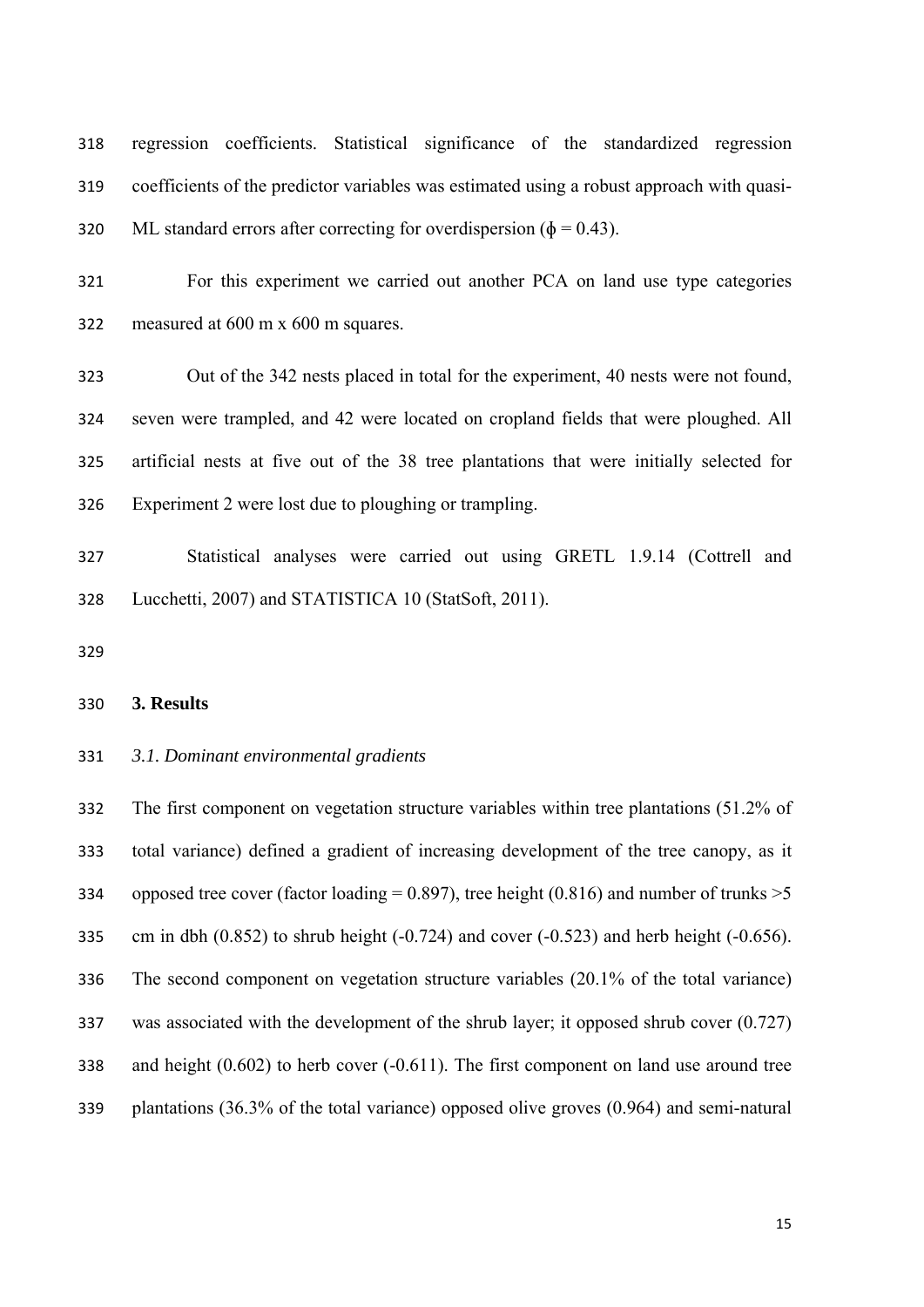woodland (0.718) to roads and rural tracks (-0.842), vineyard (-0.766) and dry herbaceous cropland (-0.637).

 For land use type categories measured at 600 m x 600 m squares on open farmland habitat, the first component (14.8% of the total variance) opposed semi-natural woodland (0.644) and pastures with scattered trees (0.626) to dry herbaceous cropland (-0.715).

## *3.2. Predation rates and magpie abundance*

 Overall predation rates were very high at both the tree plantations and adjacent open farmland (**Figure 1**). 81.2% and 88.4% of the predated artificial nests were observed at tree plantations and on open farmland habitat, respectively, by the first counting, one to two weeks after being set. Only 4.4% and 5.8% of artificial nests at tree plantations and on open farmland habitat, respectively, were left un-predated two to three weeks after the start of the experiment (**Figure 1**).

 All artificial nests at 12 (40%) tree plantations were predated by the first counting, and all artificial nests were left un-predated at only one tree plantation. On open farmland habitat, all artificial nests were predated in 21 (58.3%) transects by the first counting. The maximum number of artificial nests left un-predated in a transect by the first counting was 85.71%.

 Of the total nests, 74.2% at tree plantations and 79.2% on open farmland were removed and, consequently, their source of predation is unknown. Predation by rodents at tree plantations and on open farmland were, respectively, 1.7% and 2.3%, whereas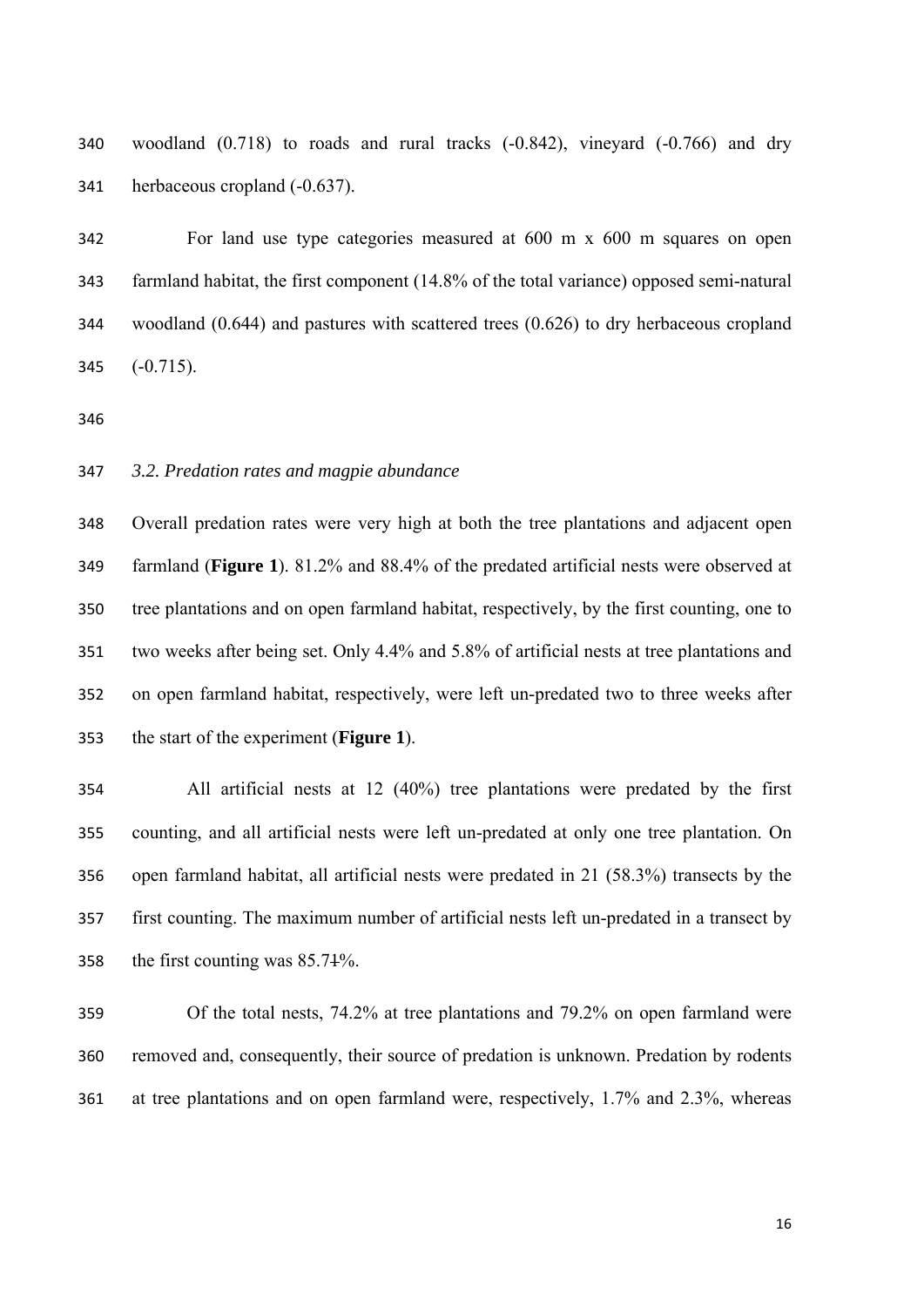5.2% and 6.9%, respectively, showed evidence of predation by corvids, namely magpie as the nearly exclusive corvid species present around and in plantations.

 Mean magpie abundance at the 30 tree plantations was 1.37 birds per ha (sd = 365 1.87, range = 0-6.41), whereas it averaged 0.11 birds ha<sup>-1</sup> (sd = 0.18, range =0-0.63, n=38) at open farmland near tree plantations.

#### *3.3. Nest predation at tree plantations*

 The Generalized Linear Mixed Model analysing the predation probability of artificial nests at tree plantations showed substantial differences among plantations, but distance of artificial nests to the plantation edge and height of nests above the ground did not show any significant effect on nest predation (**Table 1**).

 The Generalized Linear Model (Poisson distribution) of the number of predated nests at tree plantations, using the total number of artificial nests placed at each plantation as an offset **(Table 2)**, revealed positive effects of tree plantation area and magpie abundance (**Figure 2**), and negative effects of edge/area ratio, development of the tree canopy (first PC of vegetation structure variables), and relative amount of tree crops and woodland in the landscape (first PC of land use type variables).

# *3.4. Nest predation on open farmland adjacent to tree plantations*

 The Generalized Linear Mixed Model analysing nest predation of individual nests on open farmland adjacent to tree plantations resulted in significant effects of the three predictors (**Table 3**). There were important differences among the 33 open farmland sites adjacent to tree plantations (random factor). Distance of nests to the nearest edge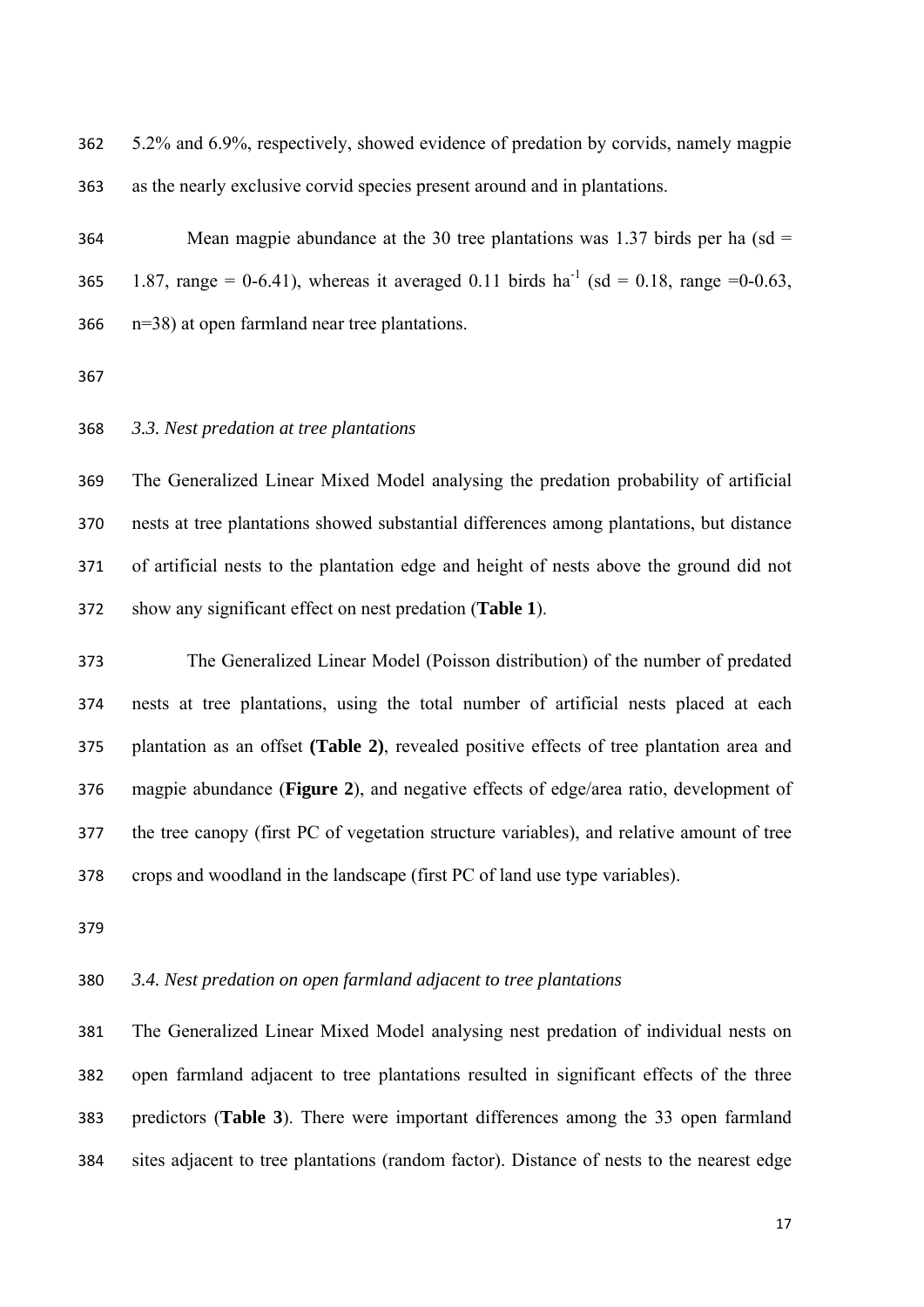of tree plantations had a negative effect on predation risk (i.e., lower predation risk at longer distances from plantations). The habitat type where artificial nests were placed had also a significant effect, mainly attributable to the location of nests in vineyards that increased the probability of predation.

 The Generalized Linear Model (Poisson distribution) of the number of predated nests on open farmland adjacent to tree plantations, using the total number of artificial nests placed outside plantations as an offset, showed only a significant effect of the nearby plantation area, global predation risk on open farmland being higher around larger tree plantations. Mean height of nearby tree plantations, magpie abundance and the relative amount of tree crops and woodland in the landscape (first PC of land use variables) did not show any significant effect on nest predation **(Table 4)**.

396 The area of the tree plantations for predated  $(n = 224)$  and non-predated  $(n = 29)$ 397 artificial nests were (mean + se)  $6.4 \pm 0.48$  ha and  $3.1 \pm 0.24$  ha, respectively. Predated 398 and non-predated artificial nests were on average at a distance of  $121.0 \pm 6.38$  m and 399 144.0  $\pm$  20.75 from the tree plantations, respectively, and the modal values corresponded to a distance of 50 m for predated nests and 300 m for non-predated nests.

# **4. Discussion**

 Overall, we found that predation of artificial bird nests at young tree plantations established on former cropland and at adjacent open farmland habitat in a Mediterranean mosaic located in central Spain was (1) very high at both habitats, (2) influenced by local habitat features, and (3) influenced by landscape context. However, we obtained different results for specific variables that were hypothesized to affect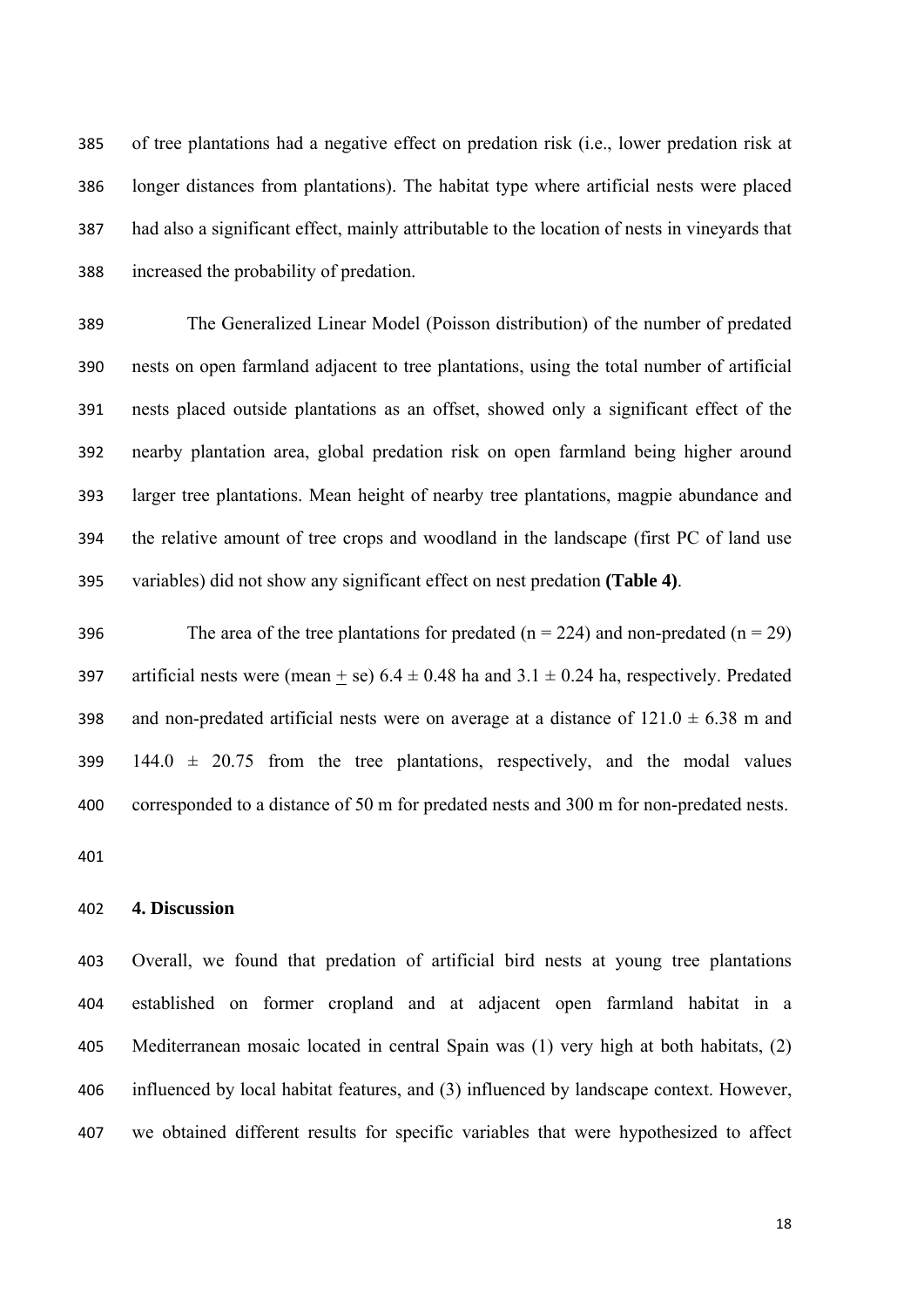predation rates inside and outside the investigated tree plantations (i.e. area, edge/area ratio, distance to edge, and magpie abundance).

 The use of artificial nests to test predation rates is controversial due to factors that are not controlled with respect to real nests, and several studies have demonstrated that artificial nests do not estimate nest predation rates on natural nests precisely (Burke et al., 2004; Faaborg, 2004; Thompson and Burhans, 2004; Villard and Part, 2004). Thus, artificial nests can reveal where birds would never choose to nest as opposed to where their nests would suffer relatively high predation rates. Also, nest predation is only one of demographic parameters and thus this study provides only a partial view of the ecological relationships in the studied landscape.

## *4.1. High predation rates on artificial nests*

 Nest predation was very high and quick at both the tree plantations and adjacent open farmland habitat (>80% in less than two weeks after the start of our experiments). These rates are among the highest reported in the scientific literature (data and references in **Table 5**). Previous published figures of nest predation rates at tree plantations average 59.5% with a range of 23-94% (**Table 5a**). Similarly, nest predation rates for natural forest fragments are usually high (mean = 66.4%, range = 38.9-88.0%; **Table 5b**) but lower than in our tree plantations (95.6%). Other studies that have assessed nest predation rates at open habitat adjacent to tree plantations or natural forest fragments reported figures that average 60.0% (range = 13.7-100%; **Table 3c**), which are substantially lower than our 94.2% predation rate. However, comparisons of these figures with the figures obtained in our study should be cautious due to the different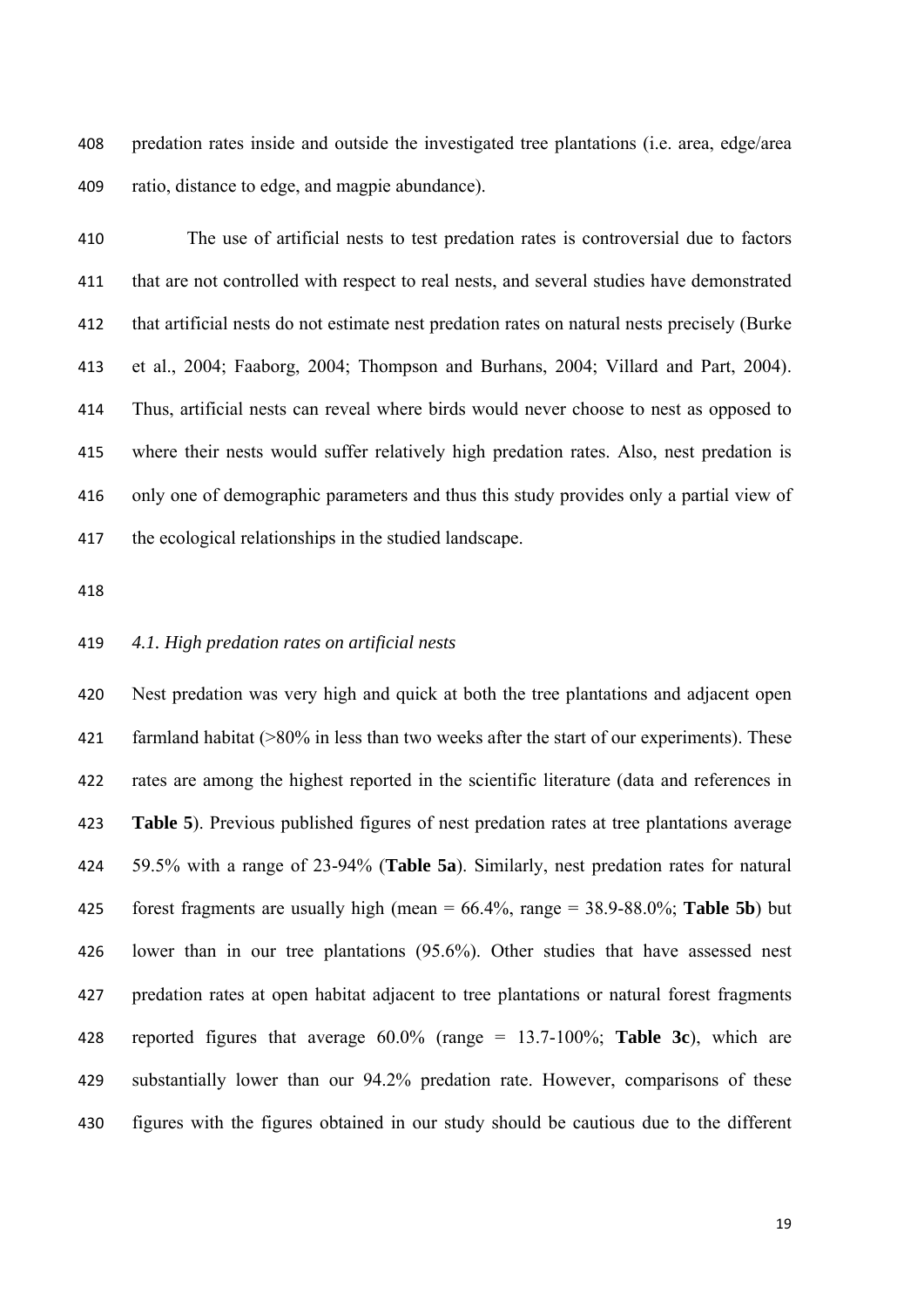experimental designs across studies. In an experiment that used eggs of red-legged partridge located at Holm oak woodland patches in Central Spain, Castilla et al. (2007) reported a predation rate of 38.9% after a 2-week exposure.

 We attribute the high predation rates in our study to the following three 435 phenomena. First, our tree plantations were overall very small (mean size of  $5.7\pm6.7$  ha), which make nests easily accessible to predators in general even at the largest plantations (Ford et al., 2001; Chalfoun et al., 2002). Second, they were located in an agricultural and highly humanized landscape, which may favor predation by a number of animals such as rodents, hares, feral cats and dogs (Danielson et al., 1997; Jokimäki et al., 2005; Pangau-Adam et al., 2006). Also, short vegetation −such as that in the fields surrounding the studied plantations- is usually associated with very high predation rates (Beja et al., 2014). And third, they were a very attractive habitat for magpies, a documented powerful nest predator (Andren, 1992; Roos, 2004; Suvorov et al., 2012) that was particularly abundant in our study area (Sánchez-Oliver et al., 2013).

### *4.2. Factors affecting predation rates*

 Nest predation at tree plantations increased with larger plantation area and abundance of magpies and with a lower edge-area ratio and development of the tree layer, whereas nest predation on open farmland habitat was higher if nearby tree plantations were of large area and nests were located at closer distances from the plantations.

 The small size and homogeneity of the studied tree plantations and the high predation rates explain why distance to edge and average height above the ground of individual nests did not have any effect on predation rates at tree plantations. However,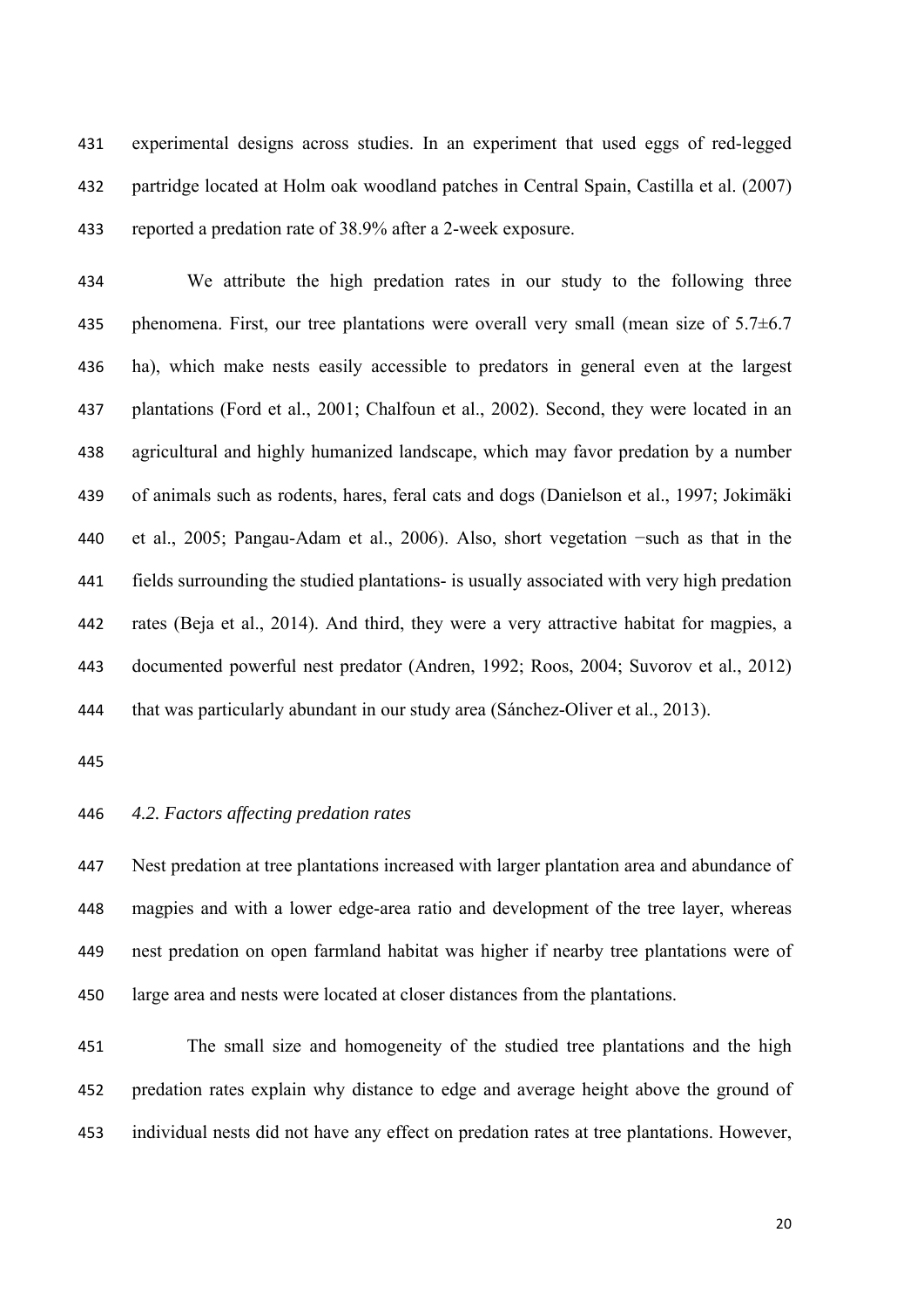a shorter distance to edge of the tree plantation may enhance predation on the open farmland habitat because nests are closer to the source of predators (Batáry and Báldi, 2004; Reino et al., 2010) such as magpies. Lack of association between magpie abundance and nest predation on open farmland makes unclear if magpies are or not a major predator in open habitats, an issue that should be tested by using cameras to identify the actual predators.

 Predator identification in our experiments was relatively unsuccessful as the proportion of eggs that disappeared was high (>74%) and, unfortunately, egg shell observation did not provide enough information to determine the main sources of predation. However, we detected a positive relationship between nest predation rates and magpie abundance inside tree plantations, which points to relevance of nest predation caused by magpies. Magpies have a high capability of exploring relatively new habitats and are prone to nesting in the most developed plantations (> 3 m in height) that we surveyed in our mostly deforested study area (Carrascal et al., 2014). Andren (1992) found predation rates of bird nests in forest fragments by this corvid that ranged between 7.2% and 35.7%. As most of the studied tree plantations are of a rectangular shape, low edge-area ratios mean larger plantations, which may function as a refuge habitat and harbour a higher abundance of magpies and other generalist predators of bird nests such as domestic carnivores (Virgós et al., 2002; Barea-Azcón et al., 2006; Pita et al., 2009; Fandos et al., 2012).

 The higher predation rates at tree plantations with lower tree development may be explained by the facts that these plantations are newer habitats that call more the attention of exploring predators (Virgós et al., 2002) than older plantations and, additionally, they are more open and thus artificial nests are more visible (Suvorov et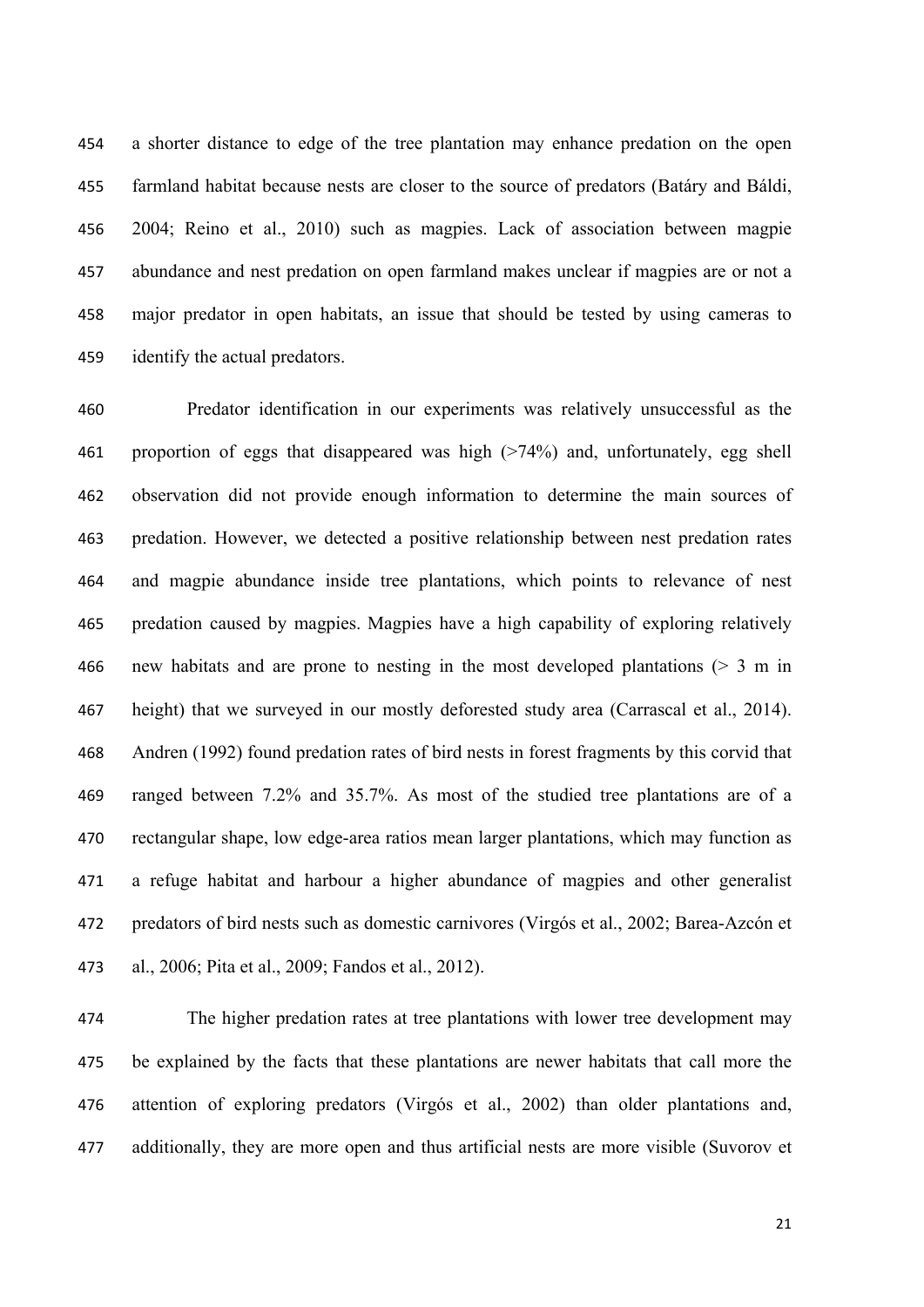al., 2012). The same influence of low vegetation cover can be related to the higher predation risk suffered by artificial nests located at vineyards outside tree plantations, a heavily anthropized habitat with no vegetation at ground level due to agricultural practices that eliminate the natural herbaceous layer that may compete for water and nutrients with grapevines.

 Finally, we found significant landscape effects on nest predation at both the tree plantations and the surrounding open farmland habitat. Other studies have found relationships between landscape context and nest predation rates (Huhta et al., 1996; Bayne and Hobson, 1997). In our study, nest predation in tree plantations was higher in landscapes with higher proportion of herbaceous crops and pastures and lower proportion of woody crops and semi-natural woodlands. This finding supported by correlational evidence hints at the importance of semi-natural vegetation for conservation of ground-nesting birds in vast open farmed fields (Santos et al., 2006; Zuria et al., 2007; Ludwig et al., 2012). However, some open farmland birds may have strong negative reactions to woody habitats, either natural or planted, and they may also increase the abundance of generalist predators (Pita et al., 2009; Reino et al., 2009 and 2010). Deforested landscapes with a high proportion of herbaceous crops favour also the abundance of lagomorphs, which can predate on eggs (Reino et al., 2010). In general, tree plantations in open, deforested, and homogenous landscapes are better attractors and refuges of predators than tree plantations in more heterogeneous landscapes where there is more availability of habitat with trees (e.g. Andren, 1992).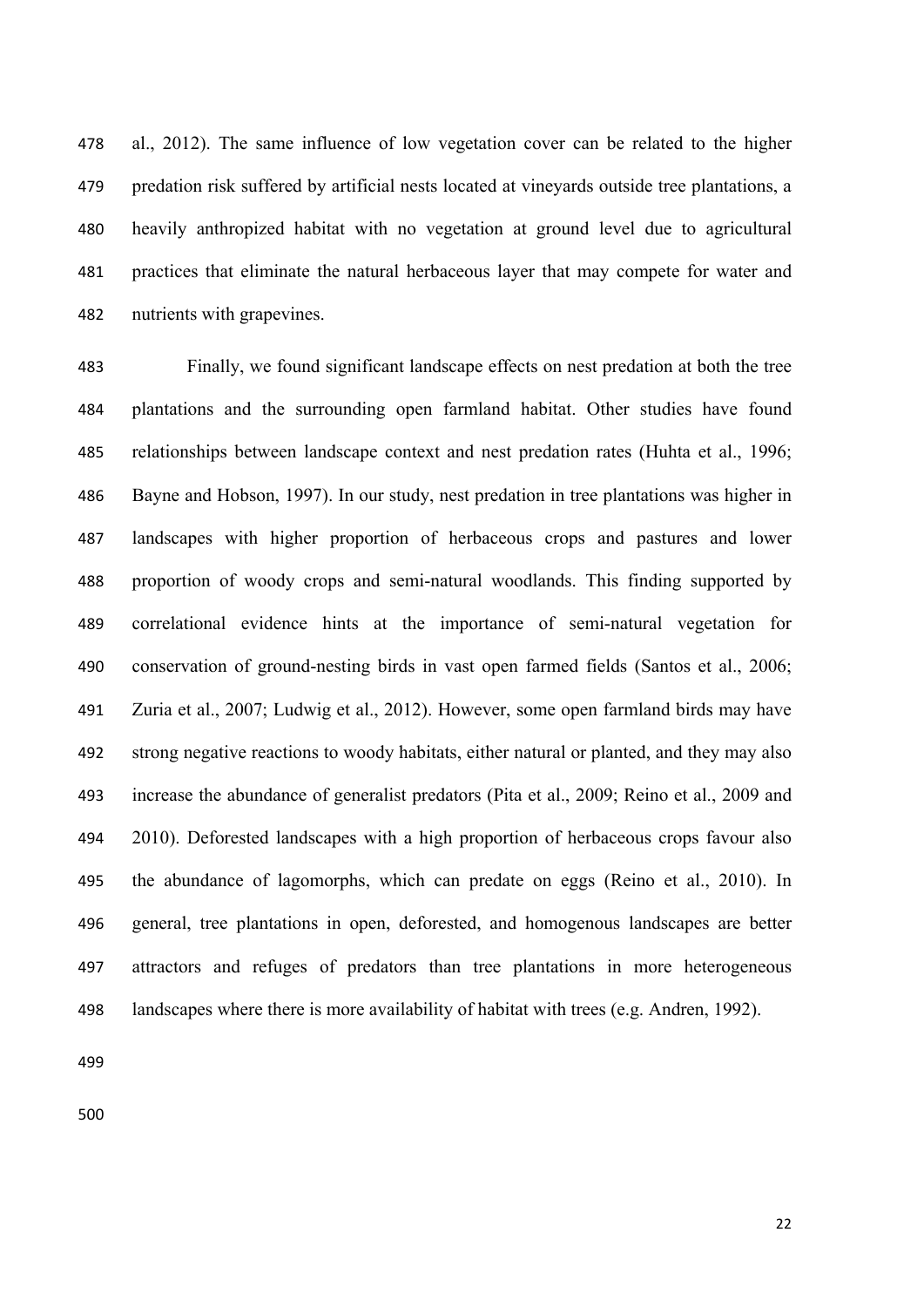#### **5. Conclusion**

 Our experiments on predation rates at young afforestations of Mediterranean cropland and adjacent open farmland hint local habitat and landscape features that are indicators of predation risk for bird nests. We conclude that predation rates on artificial nests were particularly high and rapid at or nearby large plantations, with high numbers of magpies and low tree development, and located in homogenous landscapes dominated by herbaceous crops and pastures with no remnants of semi-natural woody vegetation. Thus, the studied tree plantations should not be favoured, and even be extirpated, in agricultural landscapes that are highly valuable for ground-nesting bird species and open farmland bird communities (Traba et al., 2006; Sánchez-Oliver et al., 2013). We recommend assessments of real nest predation risk following afforestation in agricultural landscapes to fully understand and, consequently, reduce its impacts on biodiversity, particularly on ground-nesting birds.

#### **Acknowledgments**

 Projects from the Spanish Ministry of Science and Education (CGL2010-18312) and the Government of Madrid (S2009AMB-1783, REMEDINAL-2) are currently providing financial support for this body of research. JSS-O was supported by a contract from Fundación Internacional para la Restauración de Ecosistemas (www.fundacionfire.org). We are indebeted to two anonymous reviewers who improved the contents and presentation of a previous version of this manuscript. We also thank Claire Jasinski for improving the English of the first draft of the manuscript. All authors of this manuscript do not have any conflict of interest to declare.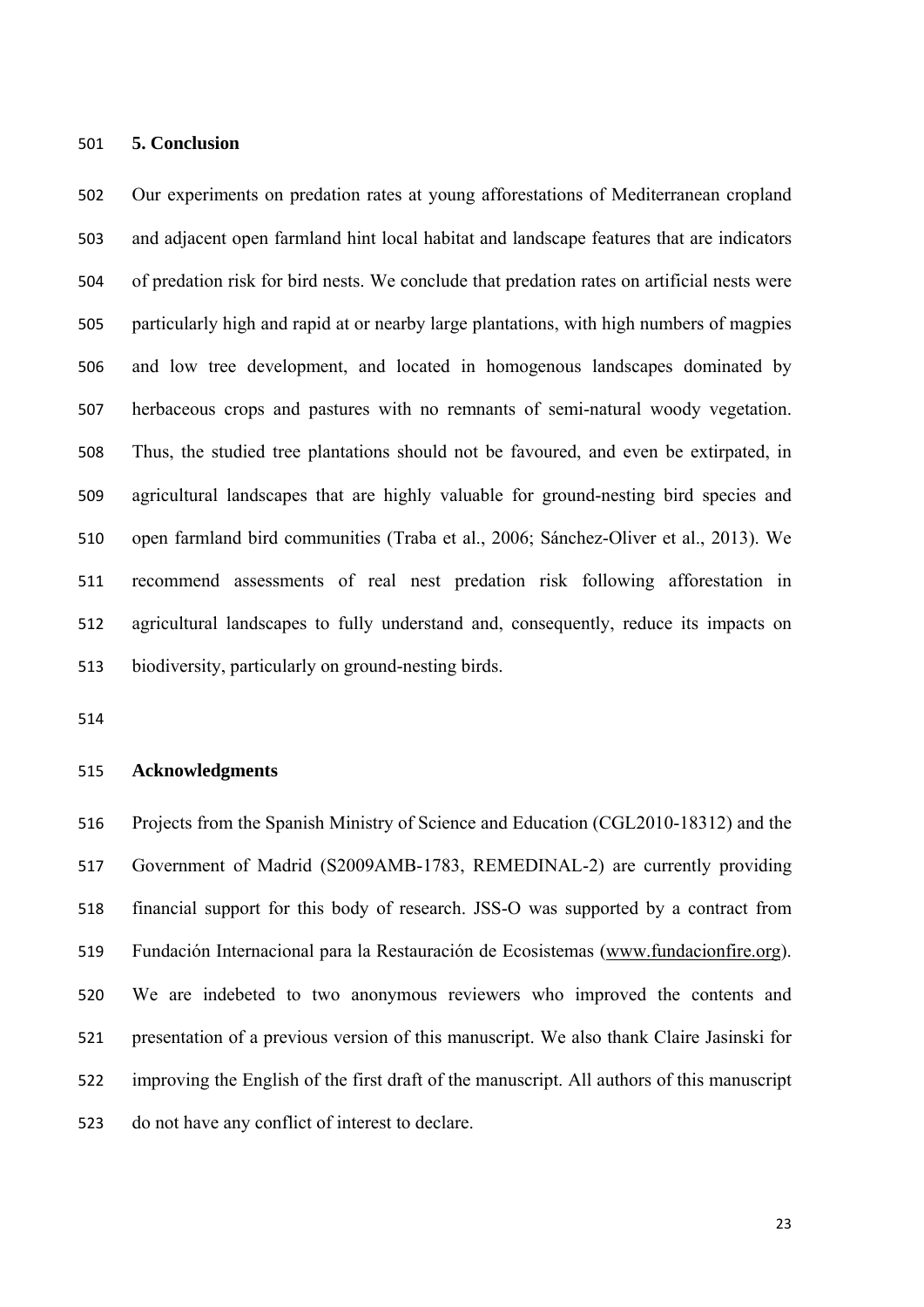#### 

## **References**

- Agencia Española de Meteorología, 2012. Agencia Española de Meteorología [WWW Document]. URL http://www.aemet.es/
- Andren, H., 1992. Corvid density and nest predation in relation to forest fragmentation A lansdcape perspective. Ecology 73, 794–804.
- Arango-Vélez, N., Kattan, G., 1997. Effects of forest fragmentation on experimental nest predation in Andean cloud forest. Biol. Conserv. 3207, 137–143.
- Barea-Azcón, J.M., Virgós, E., Ballesteros-Duperón, E., Moleón, M., Chirosa, M., 2006. Surveying carnivores at large spatial scales: a comparison of four broad-applied methods. Biodivers. Conserv. 16, 1213–1230.
- Batáry, P., Báldi, A., 2004. Evidence of an Edge Effect on Avian Nest Success. Conserv. Biol. 18, 389–400.
- Bayne, E.M., Hobson, K.A., 1997. Comparing the Effects of Landscape Fragmentation by Forestry and Agriculture on Predation of Artificial Nests. Conserv. Biol. 11, 1418–1429.
- Beja, P., Schindler, S., Santana, J., Porto, M., Morgado, R., Moreira, F., Pita, R., Mira, A., Reino, L., 2014, Predators and livestock reduce bird nest survival in intensive Mediterranean farmland. Eur. J. Wildlife Res. 10.1007/s10344-013-0773-0.
- Bibby, C., Burgess, N.D., Hill, D.A., Mustoe, S.H., 2000. Bird Census Techniques, 2nd ed. Academic Press, London.
- BirdLife International, 2004. Birds in Europe: population estimates, trends and conservation status. BirdLife International, Cambridge, U.K.
- Bonnington, C., Gaston, K.J., Evans, K.L., 2013. Fearing the feline: domestic cats reduce avian fecundity through trait-mediated indirect effects that increase nest predation by other species. J. Appl. Ecol. 50, 15–24.
- Bremer, L.L., Farley, K.A., 2010. Does plantation forestry restore biodiversity or create green deserts? A synthesis of the effects of land-use transitions on plant species richness. Biodivers. Conserv. 19, 3893–3915.
- Burke, D.M., Elliott, K., Moore, L., Dunford, W., Nol, E., Phillips, J., Holmes, S., Freemark, K., 2004. Patterns of Nest Predation on Artificial and Natural Nests in Forests. Conserv. Biol. 18, 381–388.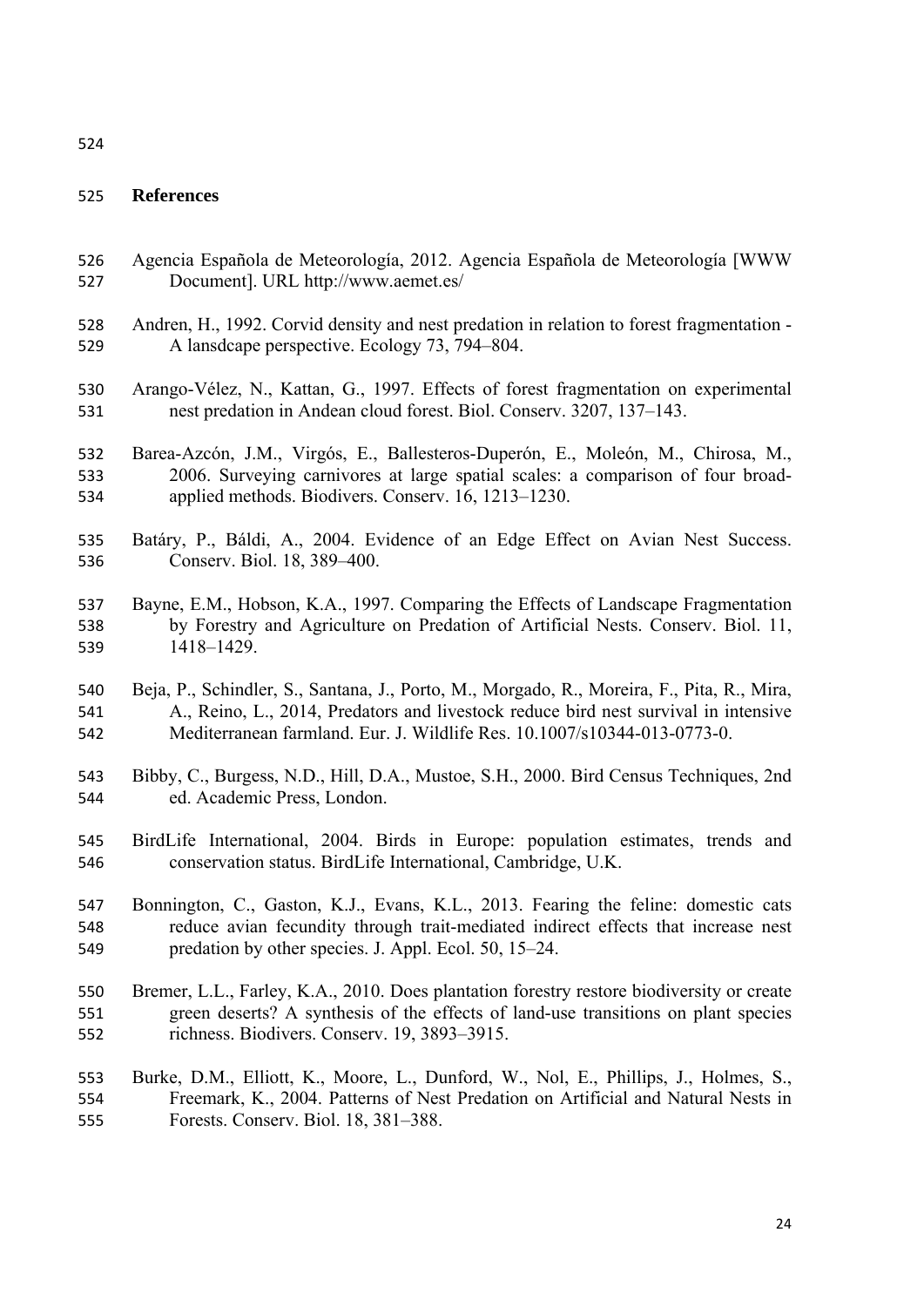- Butler, S.J., Boccaccio, L., Gregory, R.D., Vorisek, P., Norris, K., 2010. Quantifying the impact of land-use change to European farmland bird populations. Agric. Ecosyst. Environ. 137, 348–357.
- Carignan, V., Villard, M.-A., 2002. Effects of variations in micro-mammal abundance on artificial nest predation in conifer plantations and adjoining deciduous forests. For. Ecol. Manage. 157, 255–265.
- Carrascal, L.M., Galván, I., Sánchez-Oliver, J.S., Rey-Benayas, J.M., 2014. Regional distribution predicts bird occurrence in Mediterranean cropland afforestations. Ecol. Res. 29, 203–211.
- Castilla, A.M., Dhondt, A.A., Díaz-Uriarte, R., Westmoreland, D., 2007. Predation in Ground-Nesting Birds: an Experimental Study Using Natural Egg-Color. Avian Conserv. Ecol. 2, 2.
- Chalfoun, A.D., Thompson III, F.R., Ratnaswamy, M.J., 2002. Nest predators and fragmentation: a review and meta-analysis. Conserv. Biol. 16, 306–318.
- Conner, L.M., Perkins, M.W., 2003. Nest predator use of food plots within a forest matrix: an experiment using artificial nests. For. Ecol. Manage. 179, 223–229.
- Cottrell, A., Lucchetti, R., 2007. Gretl User's Guide.
- 573 Cresswell, W., 2008. Nonlethal effects of predation in birds. Ibis (Lond. 1859). 150, 3–17.
- Danielson, W.R., DeGraaf, R.M., Fuller, T.K., 1997. Rural and suburban forest edges: effect on egg predators and nest predation rates. Landsc. Urban Plan. 38, 25–36.
- Díaz, M., Carbonell, R., Santos, T., Tellería, J.L., 1998. Breeding bird communities in pine plantations of the Spanish plateaux: biogeography, landscape and vegetation effects. J. Appl. Ecol. 35, 562–574.
- Directorate-General for Agriculture and Rural Development, 2012. Rural Development in the European Union. Statistical and Economic Information. Report 2012.
- Estrada, A., Rivera, A., Coates-Estrada, R., 2002. Predation of artificial nests in a fragmented landscape in the tropical region of Los Tuxtlas, Mexico. Biol. Conserv. 106, 199–209.
- European Commission, 2013a. Forestry measures under the common agricultural policy [WWW Document]. URL http://ec.europa.eu/agriculture/envir/report/en/forest\_en/report.htm
- European Commission, 2013b. EU agriculture Statistical and economic information [WWW Document]. URL
- http://ec.europa.eu/agriculture/statistics/agricultural/index\_en.htm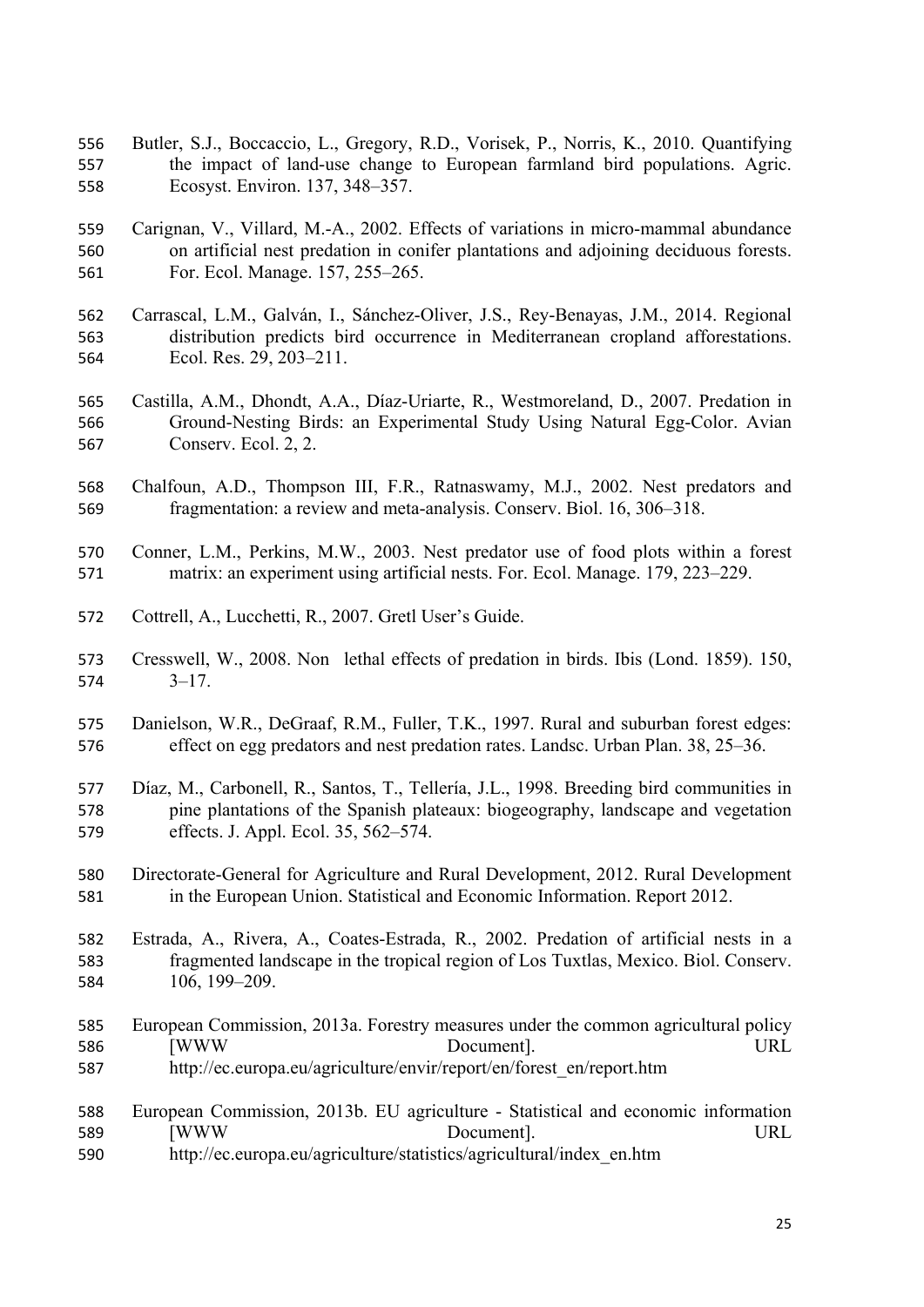- Faaborg, J., 2004. Truly Artificial Nest Studies. Conserv. Biol. 18, 369–370.
- Fandos, G., Fernández-López, J., Tellería, J.L., 2012. Incursion of domestic carnivores around urban areas: a test in central Spain. Mammalia 76.
- FAO, 2011. State of the World's Forests 2011. FAO, Rome.
- Felton, A., Knight, E., Wood, J., Zammit, C., Lindenmayer, D.B., 2010. A meta- analysis of fauna and flora species richness and abundance in plantations and pasture lands. Biol. Conserv. 143, 545–554.
- Ford, H., Barrett, G., Saunders, D., Recher, H., 2001. Why have birds in the woodlands of Southern Australia declined? Biol. Conserv. 97.
- Geographic Information System of Farming Land, 2010. Geographic Information System of Farming Land [WWW Document]. URL http://pagina.jccm.es/agricul/sigpac.htm
- Gregory, R.D., van Strien, A., Vorisek, P., Gmelig Meyling, A.W., Noble, D.G., Foppen, R.P.B., Gibbons, D.W., 2005. Developing indicators for European birds. Philos. Trans. R. Soc. Lond. B. Biol. Sci. 360, 269–88.
- Groom, D.W., 1993. Magpie Pica pica predation on Blackbird Turdus merula nests in urban areas. Bird Study 40, 55–62.

 Guerrero, I., Morales, M.B., Oñate, J.J., Geiger, F., Berendse, F., Snoo, G. De, Eggers, S., Pärt, T., Bengtsson, J., Clement, L.W., Weisser, W.W., Olszewski, A., Ceryngier, P., Hawro, V., Liira, J., Aavik, T., Fischer, C., Flohre, A., Thies, C., Tscharntke, T., 2012. Response of ground-nesting farmland birds to agricultural intensification across Europe: Landscape and field level management factors. Biol. Conserv. 152, 74–80.

- Vander Haegen, W.M., DeGraaf, R.M., 1996. Predation rates on artificial nests in an industrial forest landscape. For. Ecol. Manage. 86, 171–179.
- Henty, C.J., 1975. Feeding and food-hiding responses of jackdaws and magpies. Br. Birds 68, 463–466.
- Hobbs, R.J., Higgs, E., Harris, J.A., 2009. Novel ecosystems: implications for conservation and restoration. Trends Ecol. Evol. 24, 599–605.
- Huhta, E., Mappes, T., Jokimaki, J., 1996. Predation on artificial ground nests in relation to forest fragmentation, agricultural land and habitat structure. Ecography (Cop.). 19, 85–91.
- Jokimaki, J., Huhta, E., Jokimäki, J., 2000. Artificial nest predation and abundance of birds along an urban gradient. Condor 102, 838.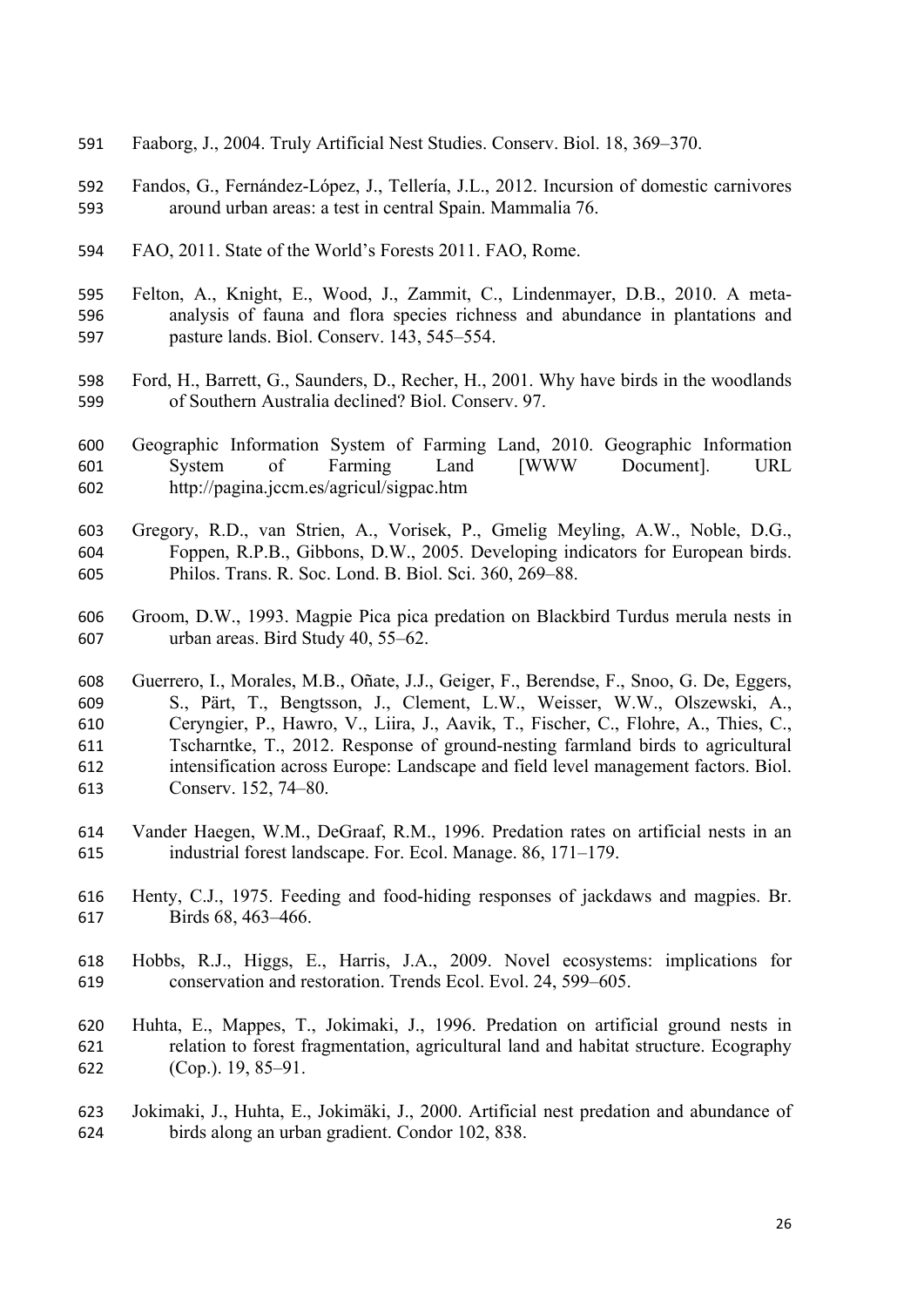Jokimäki, J., Kaisanlahti-Jokimäki, M.-L., Sorace, A., Fernández-Juricic, E., Rodriguez- Prieto, I., Jimenez, M.D., 2005. Evaluation of the "safe nesting zone" hypothesis across an urban gradient: a multi-scale study. Ecography (Cop.). 28, 59–70.

 Junta de Castilla-La Mancha, 2013. Datos meteorológicos de Red de la Calidad del Aire de Castilla-La Mancha [WWW Document]. URL http://pagina.jccm.es/medioambiente/rvca/meteo.htm

- Legendre, P., 1993. Spatial autocorrelation: trouble or new paradigm? Ecology 74, 1659–1673.
- Lindenmayer, D.B., Fischer, J., 2006. Habitat fragmentation and landscape change: an ecological and conservation synthesis. CSIRO Publishing, Melbourne.
- Lindenmayer, D.B., Knight, E.J., Crane, M.J., Montague-Drake, R., Michael, D.R., MacGregor, C.I., 2010. What makes an effective restoration planting for woodland birds? Biol. Conserv. 143, 289–301.
- Lindsey, J.K., 2004. Introduction to Applied Statistics. A modelling Approach. Oxford University Press, Oxford.
- Ludwig, M., Schlinkert, H., Holzschuh, A., Fischer, C., Scherber, C., Trnka, A., Tscharntke, T., Batáry, P., 2012. Landscape-moderated bird nest predation in hedges and forest edges. Acta Oecologica 45, 50–56.
- Major, R.E., Kendal, C.E., 1996. The contribution of artificial nest experiments to understanding avian reproductive success: a review of methods and conclusions. Ibis (Lond. 1859). 138, 298–307.
- Murcia, C., 1995. Edge effects in fragmented forests: implications for conservation. Trends Ecol. Evol. 10, 58–62.
- Newson, S.E., Rexstad, E.A., Baillie, S.R., Buckland, S.T., Aebischer, N.J., 2010. Population change of avian predators and grey squirrels in England: is there evidence for an impact on avian prey populations? J. Appl. Ecol. 47, 244–252.
- Pangau-Adam, M.Z., Waltert, M., Mühlenberg, M., 2006. Nest Predation Risk on Ground and Shrub Nests in Forest Margin Areas of Sulawesi, Indonesia. Biodivers. Conserv. 15, 4143–4158.
- Pedersen, Å.Ø., Yoccoz, N.G., Ims, R. a., 2009. Spatial and temporal patterns of artificial nest predation in mountain birch forests fragmented by spruce plantations. Eur. J. Wildl. Res. 55, 371–384.
- Perrins, C.M., 1998. The complete birds of the western Palearctic on CD-ROM, version 1.0. Oxford University Press, Oxford.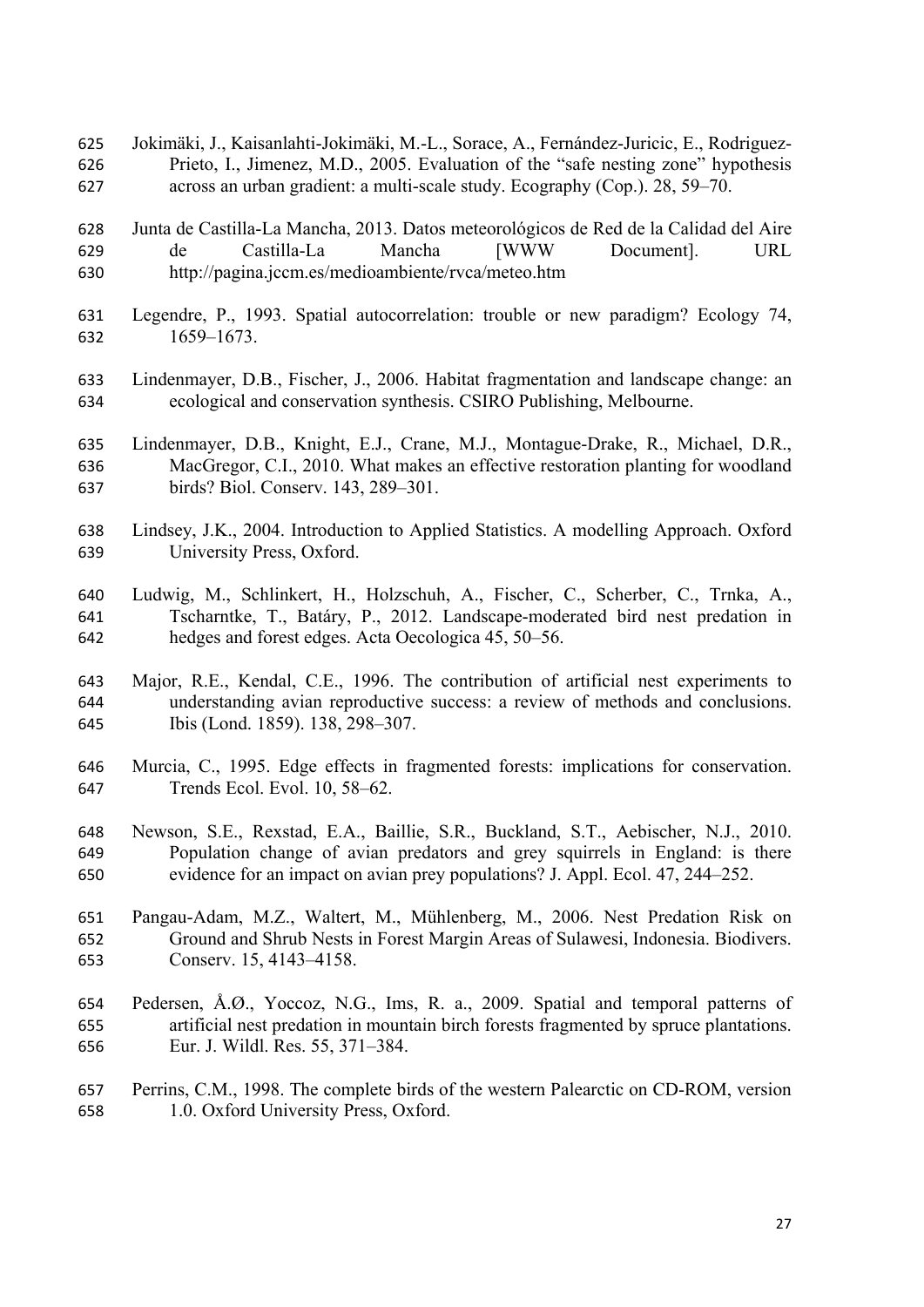- Piper, S.D., Catterall, C.P., 2004. Effects of edge type and nest height on predation of artificial nests within subtropical Australian eucalypt forests. For. Ecol. Manage. 203, 361–372.
- Pita, R., Mira, A., Moreira, F., Morgado, R., Beja, P., 2009. Influence of landscape characteristics on carnivore diversity and abundance in Mediterranean farmland. Agric. Ecosyst. Environ. 132, 57–65.
- Purger, J.J., Meszaros, L., Purger, D., 2004. Ground nesting in recultivated forest habitats a study with artificial nests. Acta Ornithol. 39, 141–145.
- Reino, L., Beja, P., Osborne, P.E., Morgado, R., Fabião, A., Rotenberry, J.T., 2009. Distance to edges, edge contrast and landscape fragmentation: Interactions affecting farmland birds around forest plantations. Biol. Conserv. 142, 824–838.
- Reino, L., Porto, M., Morgado, R., Carvalho, F., Mira, A., Beja, P., 2010. Does afforestation increase bird nest predation risk in surrounding farmland? For. Ecol. Manage. 260, 1359–1366.
- Rey Benayas, J.M., Bullock, J.M., 2012. Restoration of Biodiversity and Ecosystem Services on Agricultural Land. Ecosystems 15, 883–899.
- Rey Benayas, J.M., de la Montana, E., Pérez-Camacho, L., De la Cruz, M., Moreno, D., Parejo, J.L., Suárez-Seoane, S., Galván, I. 2010. Short-term dynamics and spatial pattern of a nocturnal bird assemblage inhabiting a Mediterranean agricultural mosaic. Ardeola 57: 303-320.
- Rey Benayas, J.M., Galván, I., Carrascal, L.M., 2010. Differential effects of vegetation restoration in Mediterranean abandoned cropland by secondary succession and pine plantations on bird assemblages. For. Ecol. Manage. 260, 87–95.
- Rey Benayas, J.M., Martins, A., Nicolau, J.M., Schulz, J.J., 2007. Abandonment of agricultural land: an overview of drivers and consequences. CAB Rev. Perspect. Agric. Vet. Sci. Nutr. Nat. Resour. 2, 1–14.
- Roos, S., 2004. Nest Predation Processes and Farmland Birds: Habitat Selection and Population Dynamics of Predators and Prey.
- Salek, M., 2004. The spatial pattern of the Black-billed Magpie, Pica pica to predation risk on dummy nests. Folia Zool. 53, 57-64.
- Sánchez-Oliver, J.S., Rey Benayas, J.M., Carrascal, L.M., 2013. Differential effects of local habitat and landscape characteristics on bird communities in Mediterranean afforestations motivated by the EU Common Agrarian Policy. Eur. J. Wildl. Res. In press.
- Santos, T., Tellería, J.L., 1992. Edge effects on nest predation in mediterranean fragmented forests. Biol. Conserv. 60, 1–5.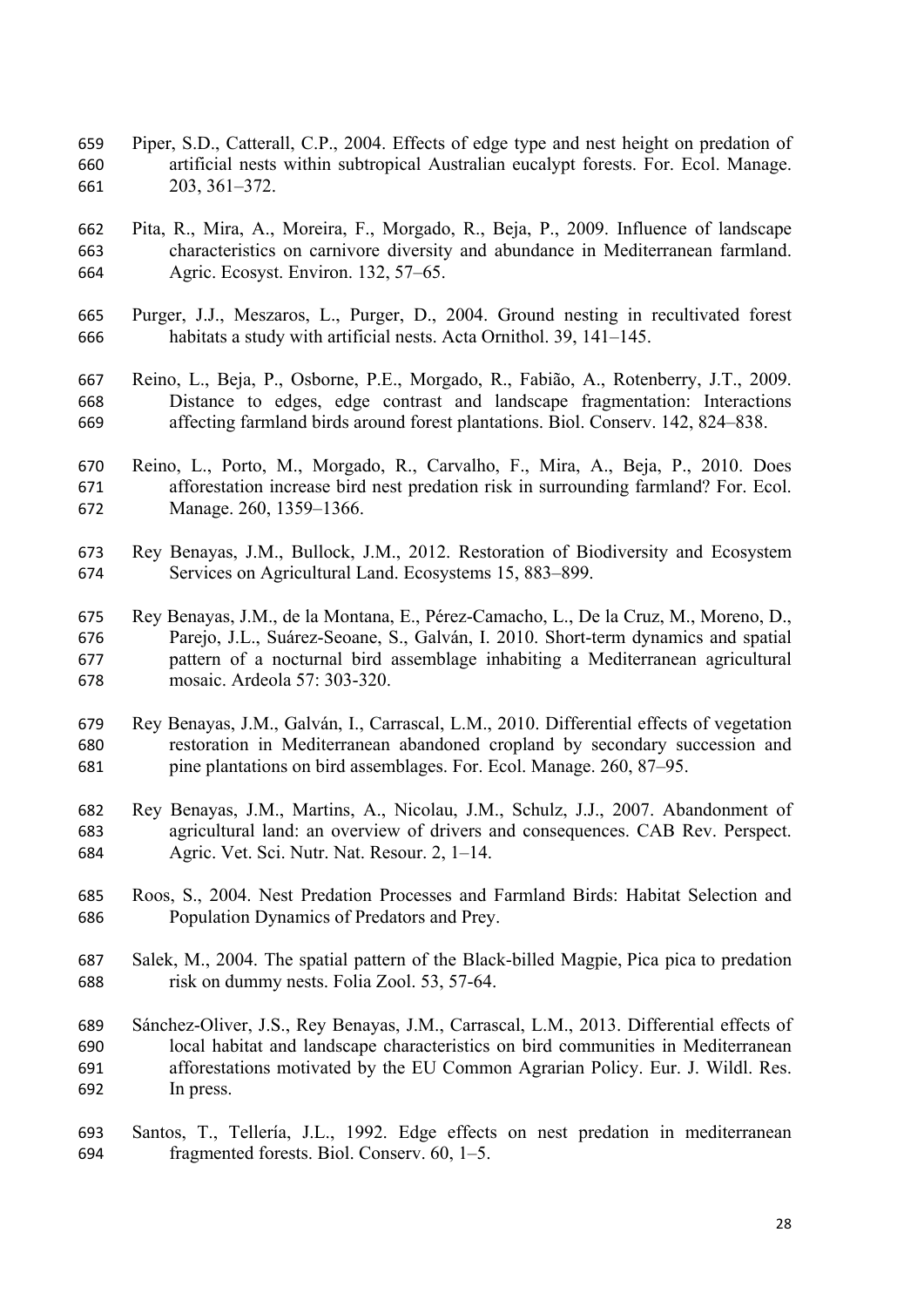- Santos, T., Tellería, J.L., Díaz, M., Carbonell, R., 2006. Evaluating the benefits of CAP reforms: Can afforestations restore bird diversity in Mediterranean Spain? Basic Appl. Ecol. 7, 483–495.
- Schaefer, T., 2004. Video monitoring of shrub-nests reveals nest predators: Capsule Jays Garrulus glandarius are the most common predators, but carnivorous mammals and some other species also predate nests. Bird Study 51, 170–177.
- Shochat, E., Abramsky, Z., Pinshow, B., 2001. Breeding bird species diversity in the Negev: Effects of scrub fragmentation by planted forests. J. Appl. Ecol. 38, 1135– 1147.
- Spanish Agrarian Guarantee Fund, 2012. Spanish Agrarian Guarantee Fund [WWW Document]. URL www.fega.es
- StatSoft, 2011. Statistica 10 (data analysis software system).
- Suvorov, P., Svobodová, J., Koubová, M., Dohnalová, L., 2012. Ground Nest Depredation by European Black-Billed Magpies Pica pica : An Experimental Study with Artificial Nests. Acta Ornithol. 47, 55–61.
- Thompson, F.R., Burhans, D.E., 2004. Differences in Predators of Artificial and Real Songbird Nests: Evidence of Bias in Artificial Nest Studies. Conserv. Biol. 18, 373–380.
- Traba, J., García de la Morena, E.L., Morales, M.B., Suárez, F., 2006. Determining high value areas for steppe birds in Spain: hot spots, complementarity and the efficiency of protected areas. Biodivers. Conserv. 16, 3255–3275.
- Villard, M.-A., Part, T., 2004. Don't Put All Your Eggs in Real Nests: a Sequel to Faaborg. Conserv. Biol. 18, 371–372.
- Virgós, E., Tellería, J.L., Santos, T., 2002. A comparison on the response to forest fragmentation by medium-sized Iberian carnivores in central Spain. Biodivers. Conserv. 11, 1063–1079–1079.
- Whelan, C., Dilger, M., Robson, D., Hallyn, N., Dilger, S., 1994. Effects of olfactory cues on artificial-nest experiments. Auk 111, 945–952.
- Zuria, I., Gates, J.E., Castellanos, I., 2007. Artificial nest predation in hedgerows and scrub forest in a human-dominated landscape of central Mexico. Acta Oecologica 31, 158–167.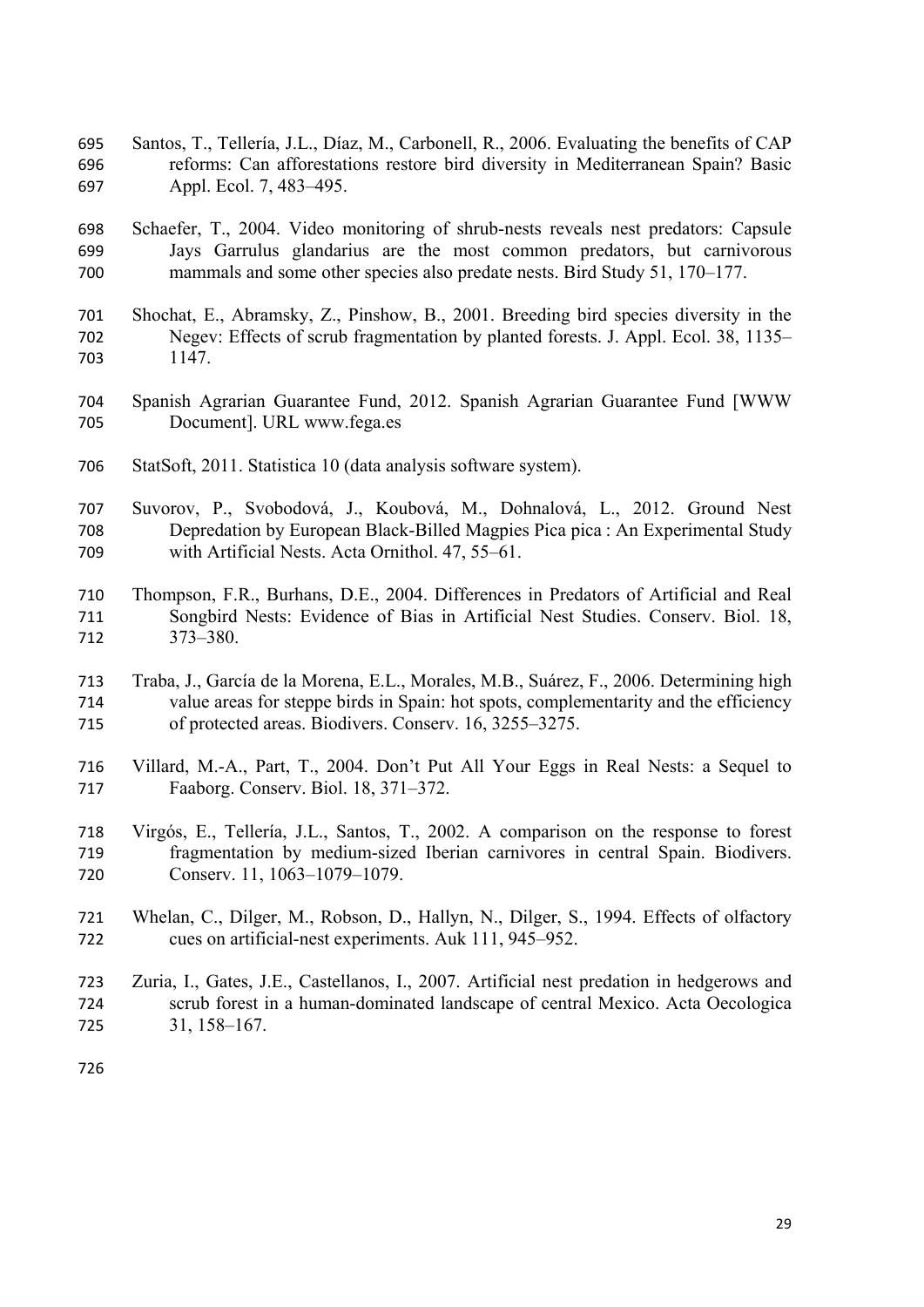**Table 1.** Results of the Generalized Linear Mixed Model (binomial distribution with logit link function) analysing the effects on nest predation of distance to edge of tree plantations and height above ground of individual artificial nests located in 30 tree plantations on former cropland (random factor). p: statistical significance was estimated using a robust approach with quasi-ML standard errors. Significant predictor variables 732 at  $p<0.05$  are emboldened. Beta ( $\beta$ ): standardized partial regression coefficients; se: standard error of beta.

|                                   |    |          | se    |          |
|-----------------------------------|----|----------|-------|----------|
| Distance to plantation edge (m)   |    | $-0.207$ | 0.305 | 0.496    |
| Height above ground (m)           |    | $-0.257$ | 0.223 | 0.250    |
| <b>Plantation (random factor)</b> | 29 |          |       | << 0.001 |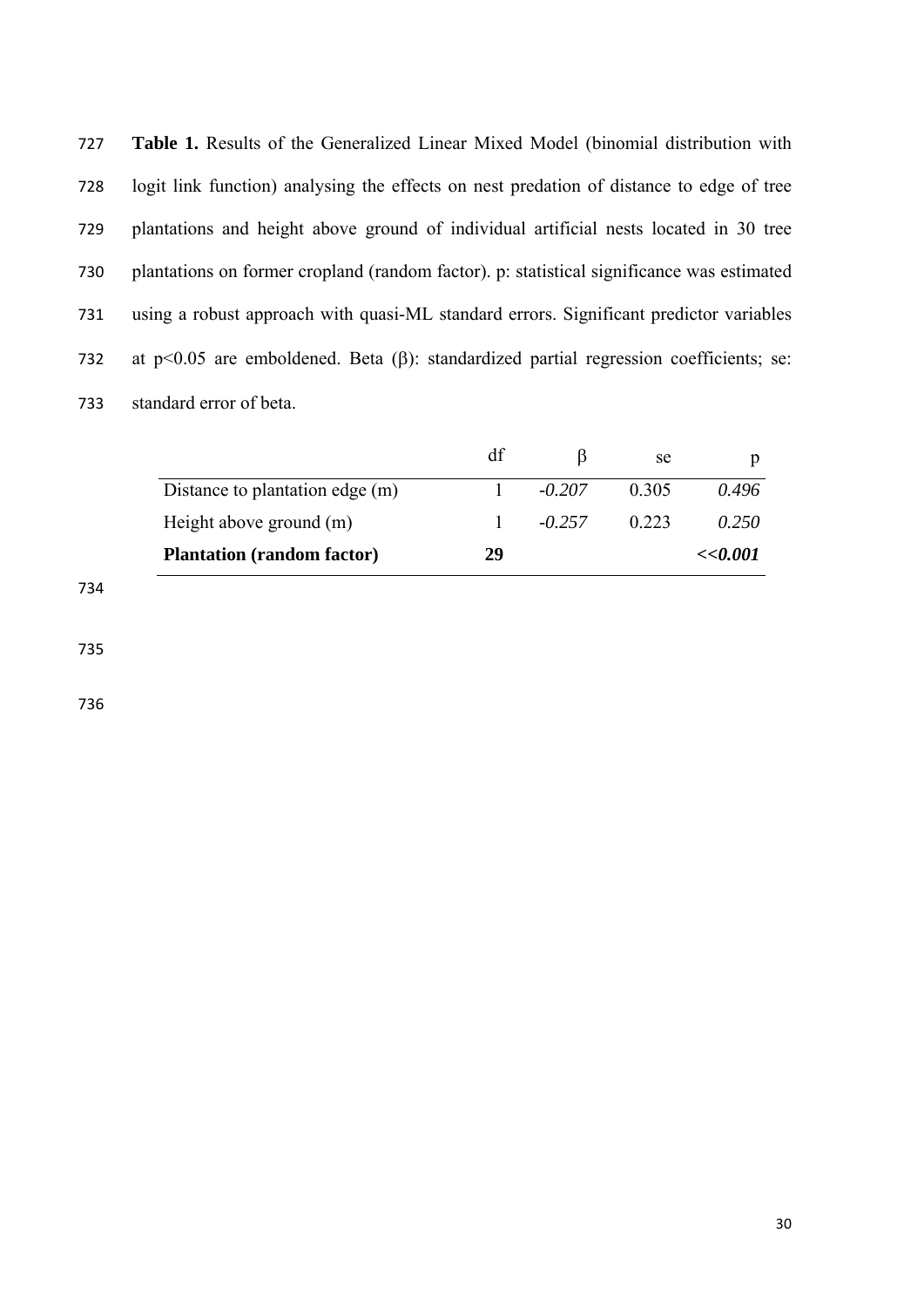**Table 2.** Results of the Generalized Linear Model (Poisson distribution with log-link function) analyzing the effects of six predictor variables on the number of predated artificial nests at 30 tree plantations on former cropland. The total number of artificial nests placed at each plantation was used as an offset of the model. p: statistical significance was estimated using a robust approach with quasi-ML standard errors. 742 Significant predictor variables at  $p<0.05$  are emboldened. Beta ( $\beta$ ): standardized partial regression coefficients; se: standard error of beta.

|                                    | df | B        | se      | p     |
|------------------------------------|----|----------|---------|-------|
| Area (ha; log-transformed)         |    | 0.127    | 0.055   | 0.021 |
| Edge/area ratio                    | 1  | $-0.153$ | 0.061   | 0.012 |
| Magpie abundance (no. individuals) | 1  | 0.169    | 0.061   | 0.006 |
| <b>PC1 Vegetation structure</b>    | 1  | $-0.085$ | 0.043   | 0.050 |
| <b>PC2</b> Vegetation structure    |    | 0.075    | (0.041) | 0.066 |
| <b>PC1 Land use types</b>          | 1  | -0.165   | 0.063   | 0.009 |
|                                    |    |          |         |       |

744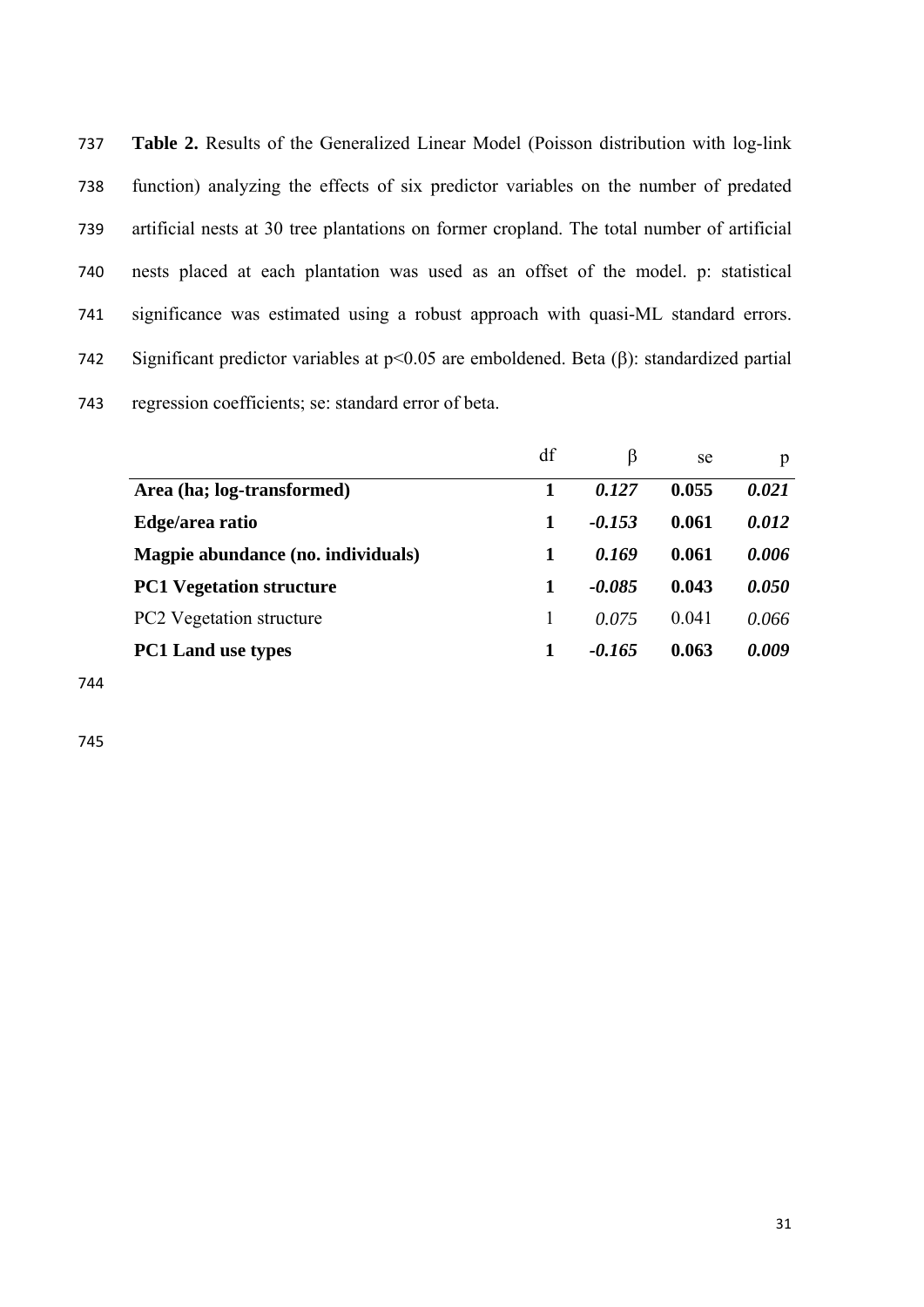| 746 | <b>Table 3.</b> Results of the Generalized Linear Mixed Model (binomial distribution with      |
|-----|------------------------------------------------------------------------------------------------|
| 747 | logit link function) showing the effects of predictor variables on predation of artificial     |
| 748 | nests on open farmland adjacent to 33 tree plantations (random factor). p: statistical         |
| 749 | significance was estimated using a robust approach with quasi-ML standard errors.              |
| 750 | Significant predictor variables at $p<0.05$ are bolded. Beta ( $\beta$ ): standardized partial |
| 751 | regression coefficients for continuous predictors and for the dummy variables built with       |
| 752 | the levels of the factor habitat types.                                                        |

|                                        | df | β        | se    | p       |
|----------------------------------------|----|----------|-------|---------|
| Distance to edge (m)                   | 1  | $-1.122$ | 0.363 | 0.002   |
| Habitat types where nests were placed: | 5  |          |       | 0.003   |
| Olive groves                           |    | 0.632    | 0.701 | 0.368   |
| <b>Vineyard</b>                        |    | 8.440    | 0.433 | < 0.001 |
| Abandoned cropland and pastures        |    | 0.656    | 0.948 | 0.489   |
| Semi-natural woody vegetation          |    | $-0.575$ | 0.650 | 0.376   |
| Dry herbaceous cropland                |    | 0.988    | 0.800 | 0.217   |
| <b>Plantation (random factor)</b>      | 32 |          |       | <<0.001 |

753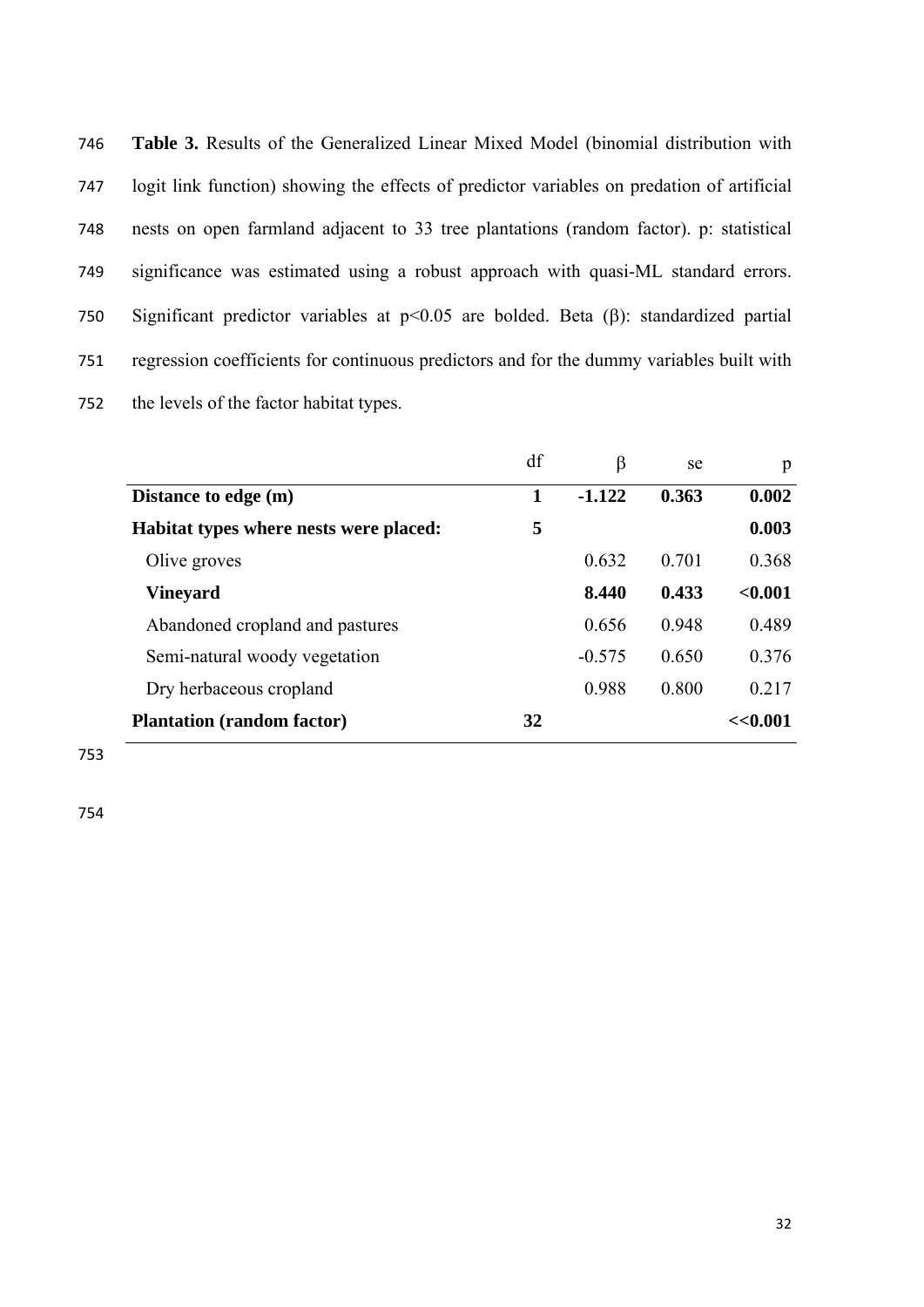**Table 4.** Results of the Generalized Linear Model (Poisson distribution with log-link function) analysing the effects of predictor variables on the number of predated artificial nests on open farmland adjacent to 33 tree plantations. The total number of artificial nests in each open farmland habitat was used as an offset of the model. p: statistical significance was estimated using a robust approach with quasi-ML standard errors. 760 Significant predictor variables at  $p<0.05$  are bolded. Beta ( $\beta$ ): standardized partial regression coefficients; se: standard error of beta.

|                                        | df |          | se    | p     |
|----------------------------------------|----|----------|-------|-------|
| Plantation area (ha; log-transformed)  |    | 0.052    | 0.024 | 0.030 |
| Average tree height in plantations (m) |    | $-0.017$ | 0.036 | 0.641 |
| Magpie abundance (no. individuals)     |    | 0.016    | 0.031 | 0.602 |
| PC1 Land use types                     |    | $-0.061$ | 0.039 | 0.116 |
|                                        |    |          |       |       |

762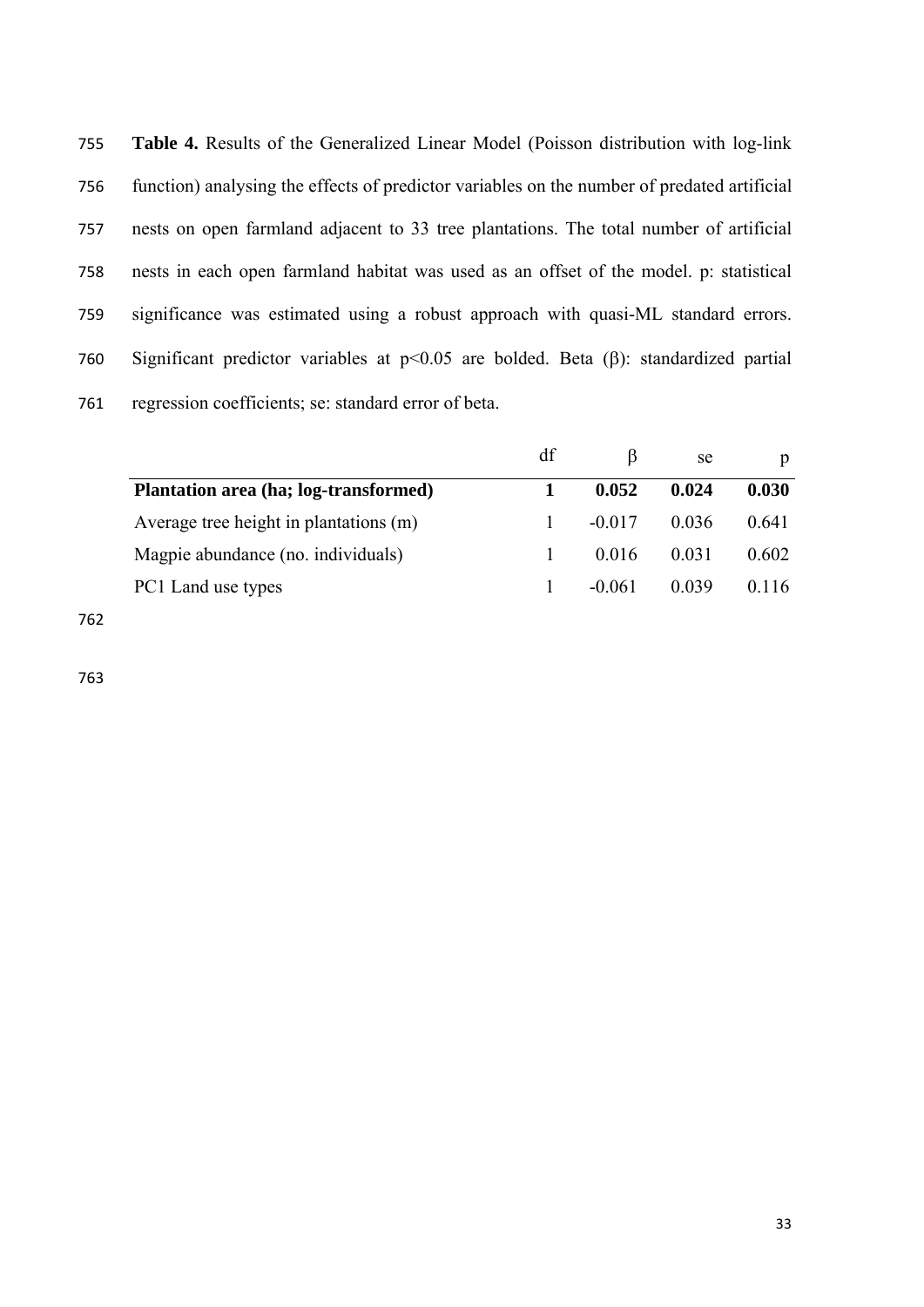764 **Table 5.** Review of nest predation rates at (a) tree plantations, (b) forest fragments and 765 (c) open habitat adjacent to tree plantations or forest fragments. The mean and range of 766 predation rates and the mean  $\pm$  sd of exposure days for the three habitat types (i.e. a, b 767 and c) have been calculated by the authors of this study on the basis of the referred 768 studies.

| Habitat type                                                       | Landscape context          | Mean (range)<br>predation rate<br>$(\%)$ | Mean no.<br>exposed<br>days $(\pm sd)$ | References                      |
|--------------------------------------------------------------------|----------------------------|------------------------------------------|----------------------------------------|---------------------------------|
| a) Tree plantations                                                |                            | 59.5 (23.0-94.0)                         | $12 + 2$                               |                                 |
| Conifer plantations                                                | Sub-boreal forest          | 83.7 (64.7-94)                           | 10                                     | Pedersen et al. 2009            |
|                                                                    |                            | 23.0                                     | 14                                     | Vander Haegen &<br>DeGraaf 1996 |
|                                                                    |                            | $41.2(36.7-45.8)$                        | 13                                     | Carignan & Villard<br>2002      |
| b) Forest fragments                                                |                            | 66.4 (38.9-88.0)                         | $11\pm4$                               |                                 |
| Forest fragments                                                   | Boreal agricultural        | 88.0                                     | 7                                      | Andren 1992                     |
| Oak forest fragments                                               | Mediterranean agricultural | 87.5                                     | 8                                      | Santos & Tellería<br>1992       |
|                                                                    |                            | 38.9                                     | 14                                     | Castilla et al. 2007            |
| Fagus forest<br>fragments                                          | Eurosiberian agricultural  | 41.7                                     | 14                                     | Ludwig et al. 2012              |
| Cloud forest<br>fragments                                          | Andean agricultural        | 48.9                                     | 15                                     | Arango-Vélez &<br>Kattan 1997   |
| Rainforest fragments                                               | Tropical pastures          | 71.9                                     | 9                                      | Estrada et al. 2002             |
| c) Open habitat adjacent to tree plantation or forest<br>fragments |                            | $60.0(13.7-100)$                         | $10\pm3$                               |                                 |
| Forest fragments                                                   | Boreal agricultural        | 99.0                                     | $\overline{7}$                         | Andren 1992                     |
|                                                                    |                            | 41.0                                     | 14                                     | Vander Haegen &<br>DeGraaf 1996 |
| Tree plantations and<br>Oak forest fragments                       | Mediterranean agricultural | 49.0                                     | 15                                     | Reino et al. 2010               |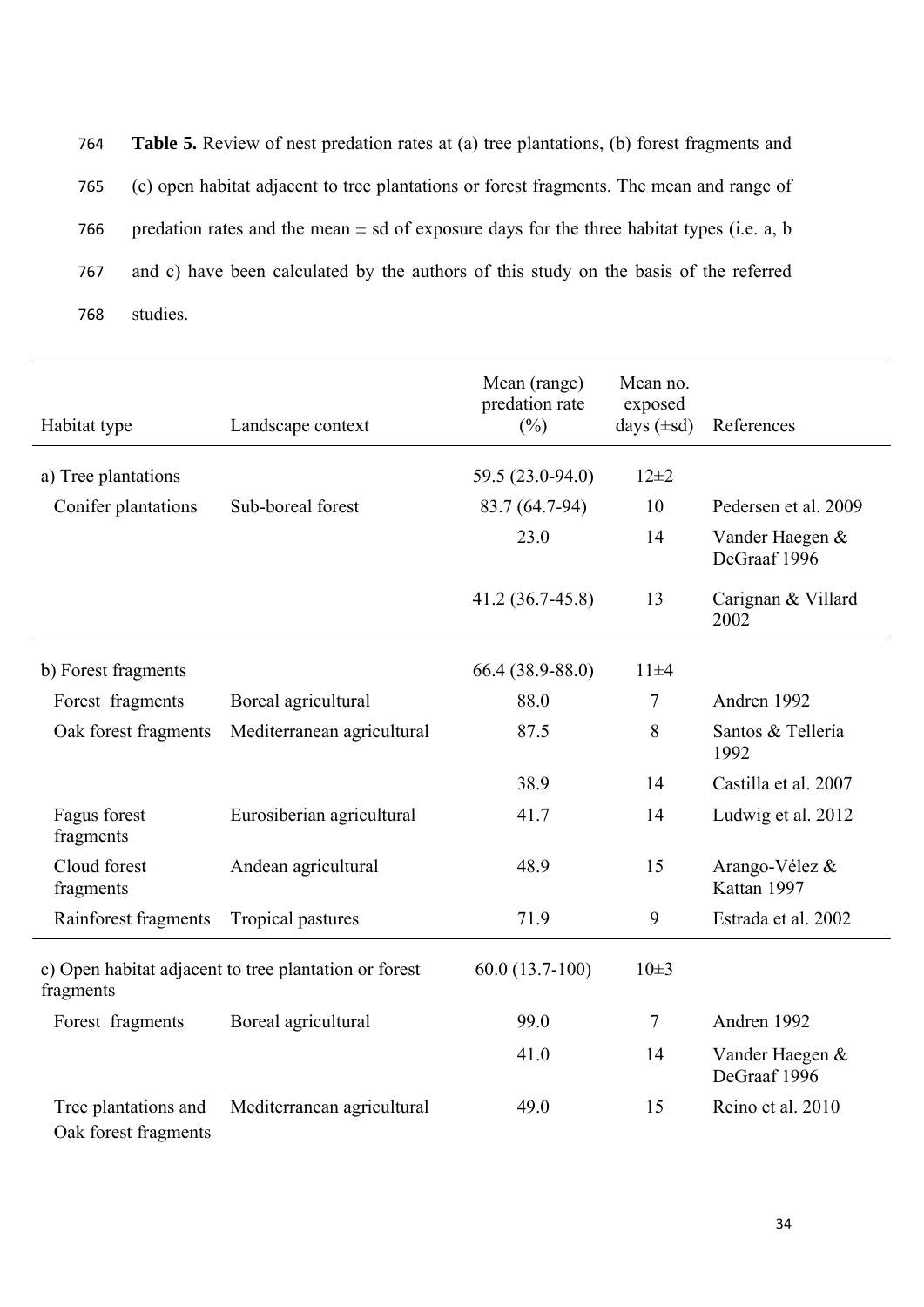|                      |                                              | 13.7 | 14 | Castilla et al. 2007      |
|----------------------|----------------------------------------------|------|----|---------------------------|
|                      |                                              | 50.0 | 8  | Santos & Tellería<br>1992 |
| Fallow               | Template forest                              | 86.5 | 14 | Conner & Perkins<br>2003  |
| Rainforest fragments | Pastures with tropical<br>rainforest remnant | 79.0 | 9  | Estrada et al. 2002       |
| Clearing<br>769      | Turkey Oak forest                            | 24.0 |    | Purger et al. 2004        |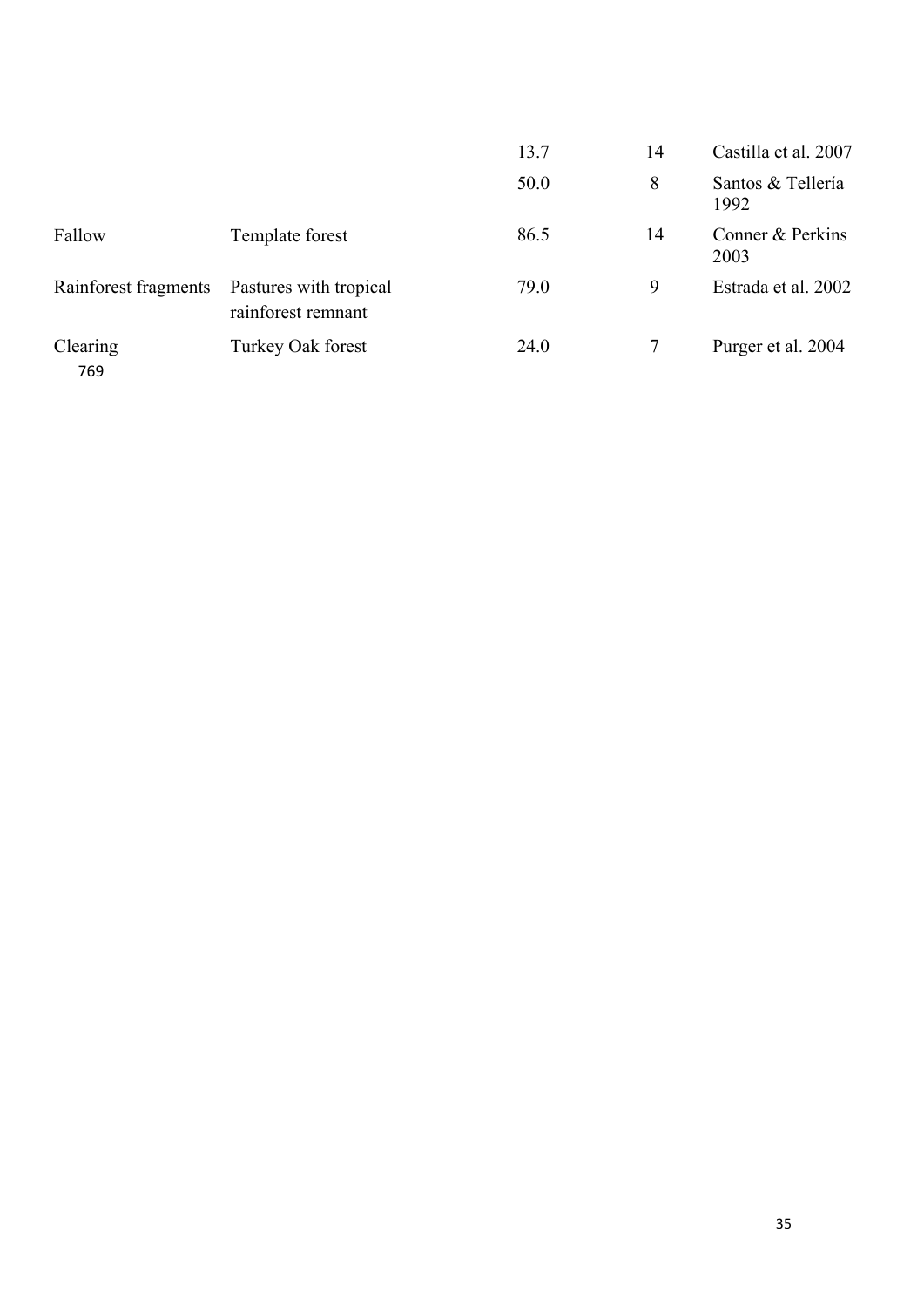**Figure 1.** Percentage of predated artificial nests by the first counting and by the second

counting and of non predated nests at tree plantations (Experiment 1) and on adjacent



open farmland habitat (Experiment 2).